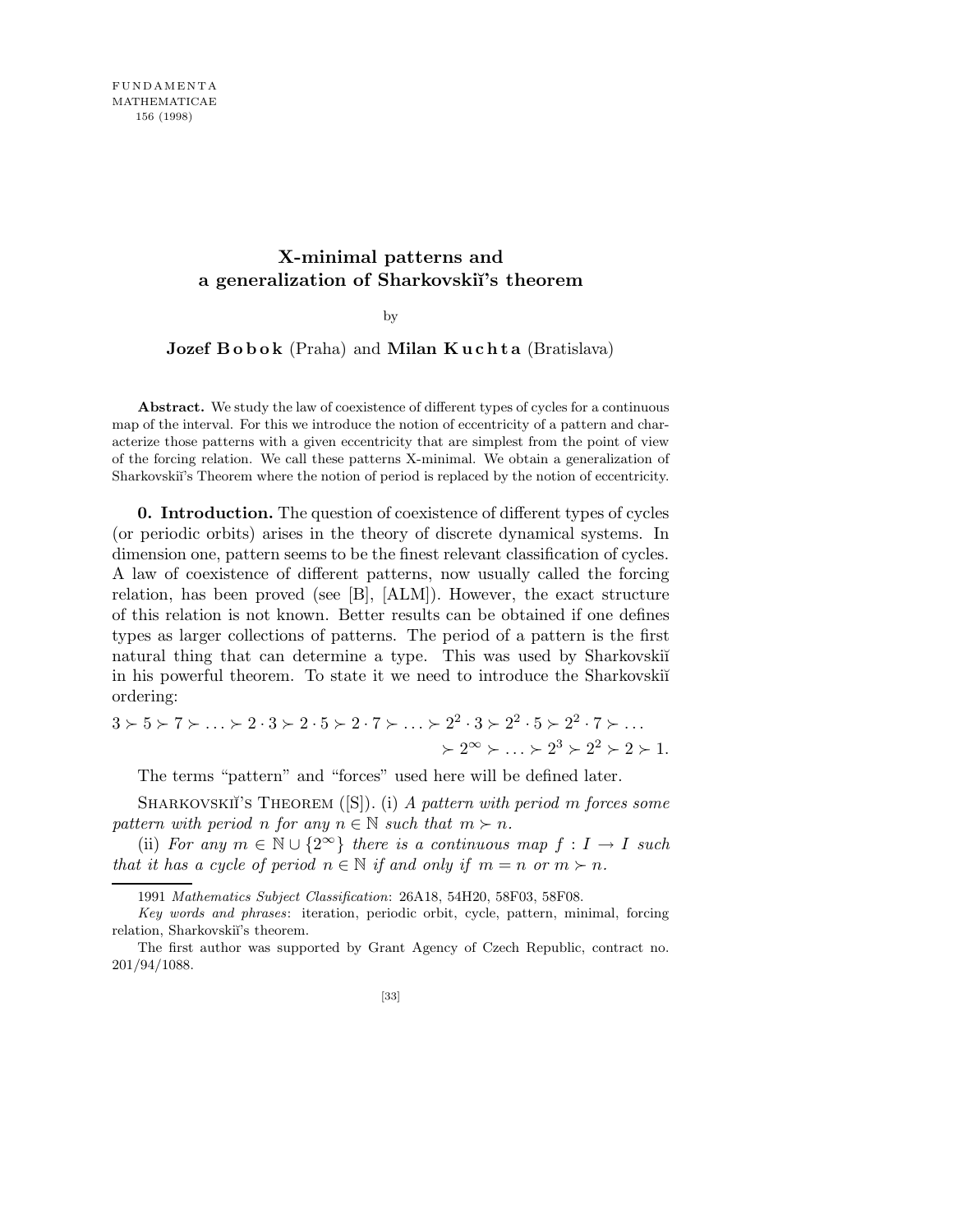#### 34 J. Bobok and M. Kuchta

The aim of this paper is to get better results about the structure of the forcing relation. In order to achieve this we consider a different notion of "type" of a pattern. We consider the position of a fixed point whose existence is implied by the pattern, or more precisely the ratio of the number of points of the cycle on each side of such a fixed point. Patterns with the same ratio will be said to be of the same type. Our main aim is to find which patterns of a given type are simplest in terms of the forcing relation. Let us state this in a more rigorous way. The terminology used here is mainly the same as in [ALM].

Let  $P = \{p_1, \ldots, p_n\} \subset \mathbb{R}$  and  $\varphi : P \to P$ . Then  $(P, \varphi)$  is a periodic orbit (or cycle) if  $\varphi$  is a cyclic permutation of P. We will usually omit  $\varphi$ and simply say that P is a cycle. The *period* of a cycle P is  $\text{per}(P) = n$ .

Two periodic orbits  $(P, \varphi), (Q, \psi)$  are *equivalent* if there exists a homeomorphism  $h : conv(P) \to conv(Q)$  such that  $h(P) = Q$  and  $\psi \circ h|_P = h \circ \varphi|_P$ . An equivalence class of this relation will be called a *pattern*. If A is a pattern and  $(P, \varphi) \in A$  we say that the cycle P has pattern A (or P is a representative of A) and we will use the symbol  $[P]$  to denote the pattern A. The *period* of the pattern A is  $per(A) = per(P)$ .

We consider the space  $C(I, I)$  of all continuous maps  $f : I \to I$ , where I is a closed interval. A function  $f \in C(I,I)$  has a cycle  $(P,\varphi)$  if  $f|_P = \varphi$ . We then say that f exhibits the pattern  $[P]$ . Now we can define the forcing relation between patterns.

DEFINITION. A pattern A forces a pattern B if all maps in  $C(I, I)$ exhibiting A also exhibit B.

We have the following information about the forcing relation:

THEOREM ([B], [ALM]). The forcing relation is a partial order.

Now we will define our notion of "type" of a pattern. Let  $(P = \{p_1, \ldots, p_n\})$  $p_n$ ,  $\varphi$  be a cycle with spatial labeling (so  $p_1 < \ldots < p_n$ ). If

(\*) 
$$
(p_i - \varphi(p_i)) \cdot (p_{i+1} - \varphi(p_{i+1})) < 0
$$

then any continuous function with cycle  $P$  has a fixed point in the open interval  $(p_i, p_{i+1})$ . On the other hand, if  $(*)$  is not true, then there is a function with cycle P that has no fixed point in  $(p_i, p_{i+1})$ . Hence we can give the following

DEFINITION. A cycle  $(P, \varphi)$  has *eccentricity*  $r \in \mathbb{Q}$  if for any map  $f \in$  $C(I, I)$  with P there is a fixed point  $c \in Fix(f)$  such that

$$
\frac{\#\{x \in P : x \le c\}}{\#\{x \in P : x \ge c\}} = r.
$$

Note that a cycle  $(h(P), h \circ \varphi \circ h^{-1})$  where  $h(x) = -x$  has eccentricity  $\frac{1}{r}$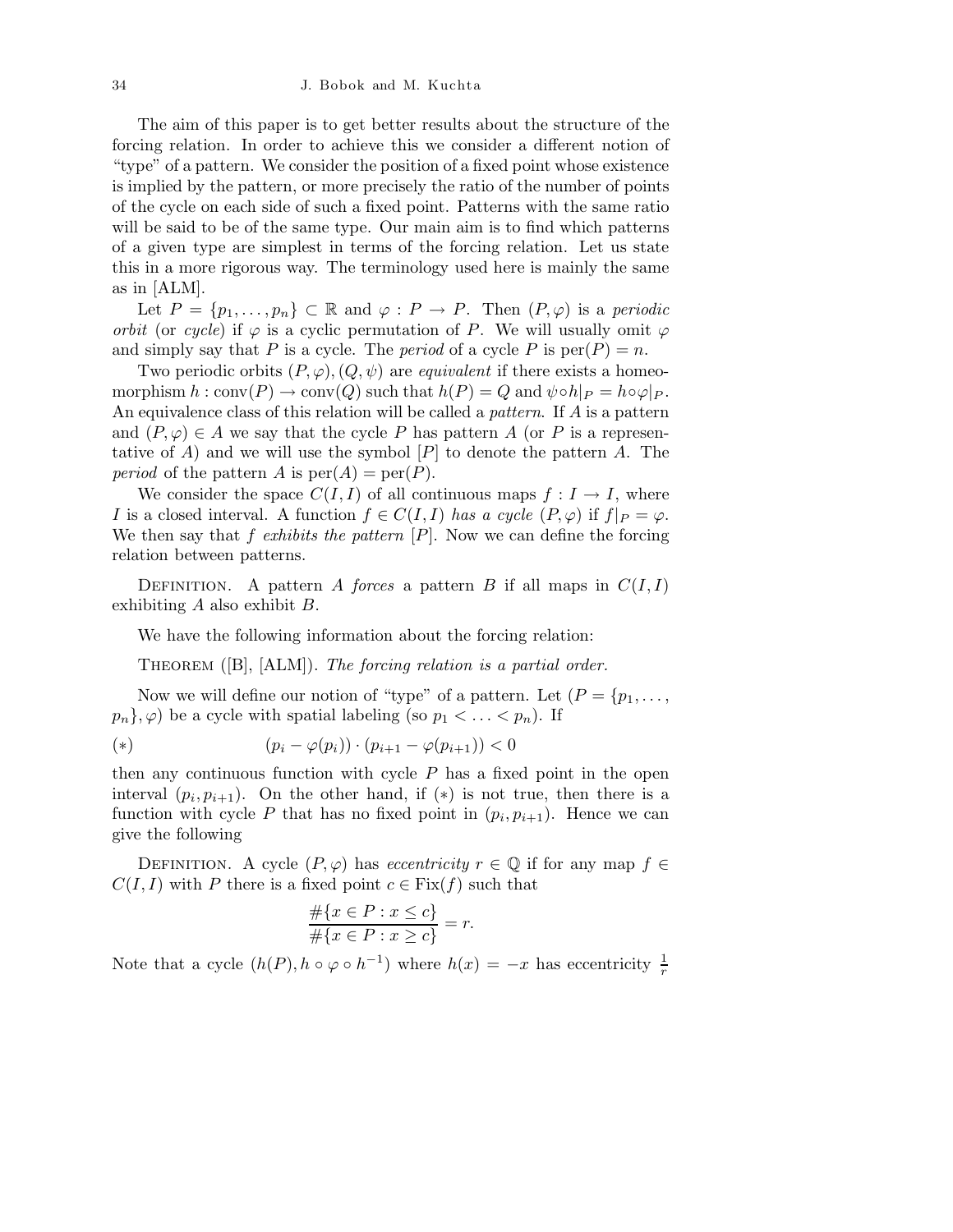and so we define the eccentricity of a pattern  $[P]$  as an eccentricity of a representative whose eccentricity is not smaller than one.

REMARK. Note that a pattern (or cycle) can have more than one eccentricity (see Fig. 1).



Fig. 1. An example of a cycle P with eccentricities  $\frac{1}{2}$ ,  $\frac{2}{1}$  and  $\frac{8}{1}$ . The pattern [P] has eccentricities  $\frac{2}{1}$  and  $\frac{8}{1}$ .



Fig. 2. The graph of the function *f<sup>P</sup>*

In order to quickly demonstrate the connection between Sharkovskiı<sup>'s</sup> Theorem and the forcing relation based on the eccentricity of a pattern, take the Sharkovskii ordering on odd numbers

$$
3\succ 5\succ 7\succ 9\succ 11\succ\ldots\succ 1
$$

and rewrite it in the corresponding form

$$
\frac{2}{1} \succ \frac{3}{2} \succ \frac{4}{3} \succ \frac{5}{4} \succ \frac{6}{5} \succ \ldots \succ 1.
$$

The first sequence gives the order of periods and second the order of eccentricities of Stefan patterns with odd period. The basic idea of the proof of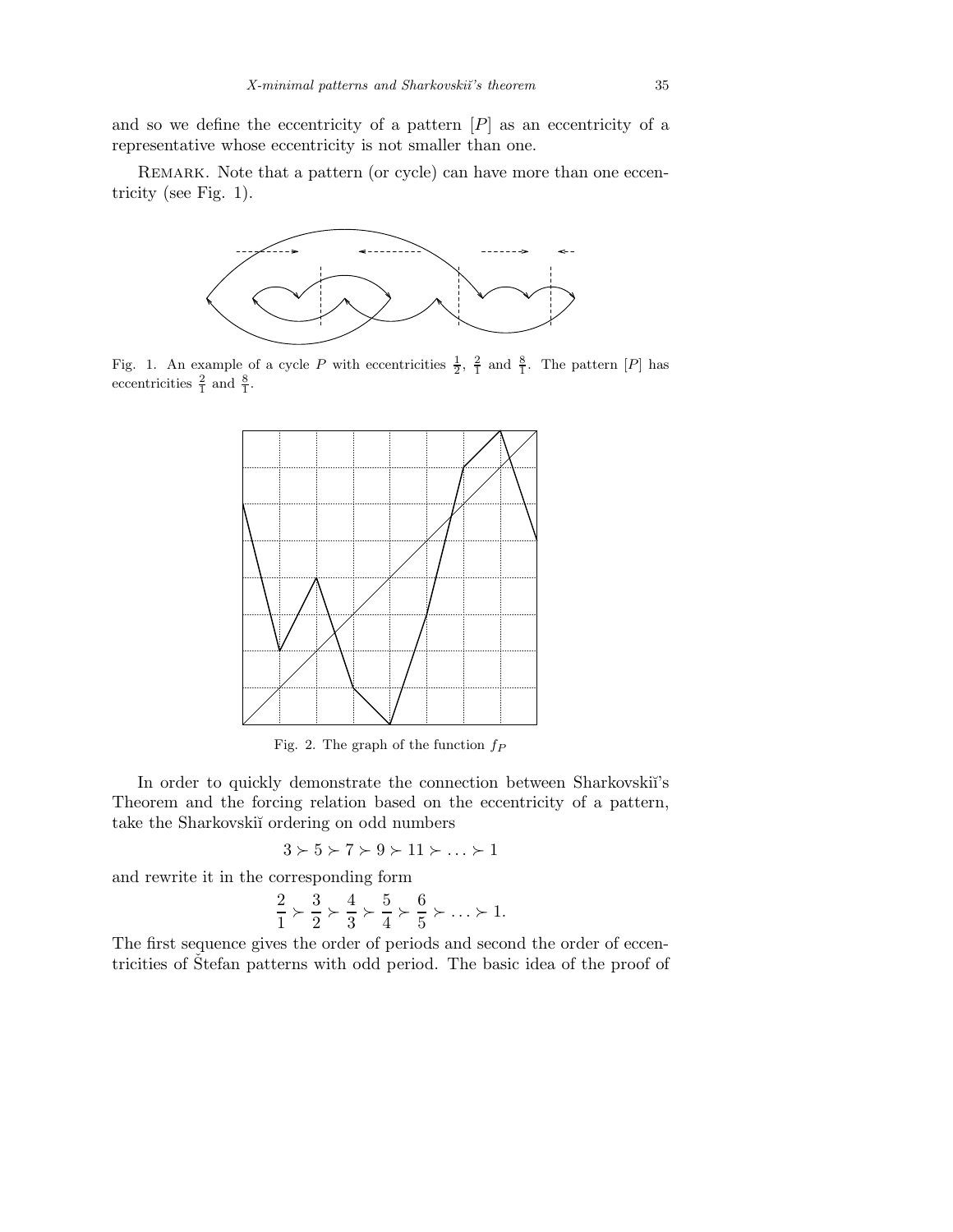Sharkovski<sup>'</sup>'s Theorem is to show that every pattern of period  $2k + 1$  forces a Štefan pattern with the same period which has eccentricity  $\frac{k+1}{k}$  and that these patterns form a chain corresponding to the order above.

So we see that the Sharkovski<sup>i</sup> ordering is defined only on a small part of rational numbers. We of course have the natural order on all rational numbers and in this paper we prove a generalization of Sharkovski˘ı's Theorem for this order.

The crucial role in the proof of Sharkovski<sup>'</sup>s Theorem was played by socalled Stefan patterns. In this paper a similar role is played by X-minimal patterns defined below.

We fix an  $r \in \mathbb{Q}$  and consider the set of all patterns with eccentricity r. We can look at the forcing relation restricted to this set. Some of the patterns may not force any other pattern from this set. These will be called X-minimal patterns  $(1)$  with eccentricity r (X-minimal r-patterns) and for their representatives we shall use the term  $X$ -minimal cycles  $(X$ -minimal r-cycles).

Remark. Note that in fact X-minimal patterns do not have to exist. Since there are infinitely many patterns with any given rational eccentricity it could be possible that they can be arranged into an infinite chain of patterns each of which forces the next one. We will prove that this is not the case and that there are indeed X-minimal patterns for any given eccentricity. Also note that a pattern with eccentricities  $r, q \in \mathbb{Q}$  can theoretically be an X-minimal r-pattern but not an X-minimal  $q$ -pattern. Our results show that this is not possible either.

The structure of the paper is as follows.

In Section 1 we give some basic notation, definitions and lemmas used throughout the paper.

In Section 2 we study the forcing relation between patterns with different eccentricity. The main result of this section is Theorem 2.10.

Section 3 is devoted to the characterization of X-minimal patterns. The main result of this section is Theorem 3.7. The reader can also have a look at the easy geometrical condition given in Lemma 3.9, and an important property concerning the period of X-minimal patterns is proved in Lemma 3.4.

In Section 4 we prove the existence of X-minimal patterns and we give a simple algorithm for constructing all X-minimal patterns. The main result proving the existence of X-minimal patterns is Theorem 4.5.

Finally, in Section 5 we define a new notion of "type" of a pattern and using it we prove our generalization of Sharkovskiï's Theorem in Theorem 5.1.

 $(1)$  "X" is just a pun on "eccentric".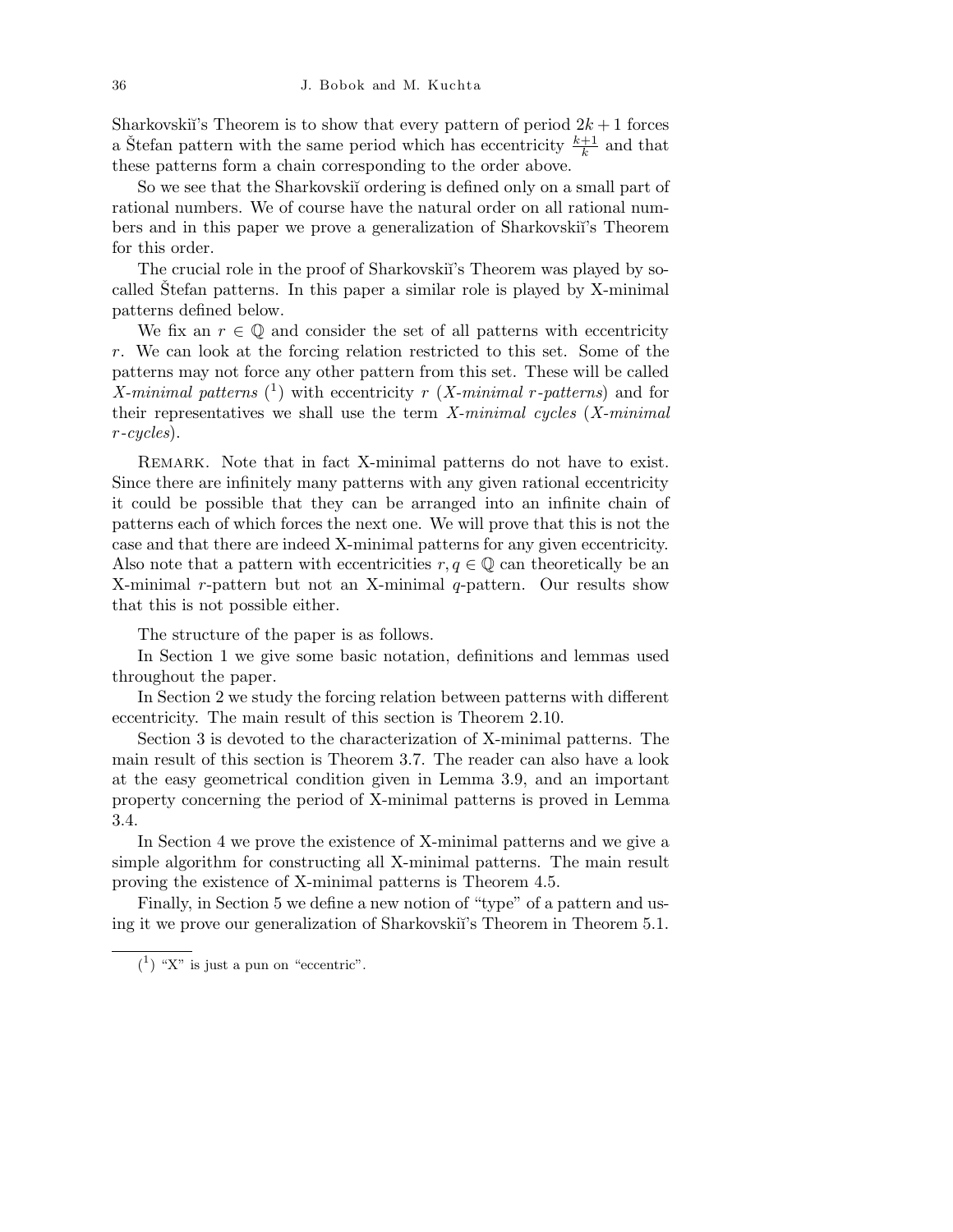Remark. Results very similar to those obtained in this paper can also be found in [Bl] and [BM]. They have been obtained independently and by different methods, based on the theory of rotation numbers for maps on the circle, while in this paper we use only elementary combinatorial arguments.

1. Background. By  $\mathbb{R}, \mathbb{Q}, \mathbb{Z}, \mathbb{N}$  we denote the sets of real, rational, integer and positive integer numbers respectively. By  $conv(X)$  we denote the convex hull of a set X. We will put sets in  $\{\}$  brackets; by a set we mean a collection of elements without multiple occurrence. An ordered collection of elements with possible repetitions will be called a sequence and put in  $\langle\rangle$  brackets. We denote by  $f^i$  the *i*th iterate of a function f. A point p is a periodic point of f if  $f^{(n)}(p) = p$  for some  $n \in \mathbb{N}$ . The least such *n* is called the *period* of *p*. The cycle given by a periodic point *p* and a function f is  $(P, \varphi)$  where  $P = \{f^i(p) : i \in \mathbb{N}\}\$ and  $\varphi = f|_P$ . A point p is a fixed point of f if  $f(p) = p$ . The set of all periodic points of f will be denoted by  $\text{Per}(f)$  and the set of all fixed points by  $\text{Fix}(f)$ . For a cycle  $({p_1, \ldots, p_n}, \varphi)$  we will normally use one of the following labelings: the spatial labeling when  $p_1 < \ldots < p_n$  and the dynamical labeling when  $\varphi(p_i) = p_{i+1}$  for  $i = 1, \ldots, n-1$  and  $\varphi(p_n) = p_1$ .

We shall use some standard notions and techniques from combinatorial dynamics. The most important is the notion of P-linear map.

DEFINITION. Let  $(P, \varphi)$  be a periodic orbit and  $I = \text{conv}(P)$ . Then  $f_P \in C(I,I)$  is such that  $f_P|_P = \varphi$  and  $f_P|_J$  is linear for any interval  $J \subset I$  such that  $J \cap P = \emptyset$ . The function  $f_P$  is the piecewise linear function given by the cycle  $P$  and sometimes it is called the *connect-the-dot map* (see Fig. 2).

Very often we will use the following basic fact.

LEMMA 1.1 (Theorem 2.6.13 of [ALM]). Let  $(P, \varphi)$  be a cycle. If  $f_P$ exhibits a pattern  $B$  then  $[P]$  forces  $B$ .

We say that an interval J P-covers an interval L if  $L \subset f_P(J)$ . We will denote this by  $J \stackrel{P}{\to} L$ . A sequence  $\mathcal{A} = \langle I_k \rangle_{k=1}^m$  of closed intervals is called P-cyclic if  $I_1 \stackrel{P}{\to} I_2 \stackrel{P}{\to} \ldots \stackrel{P}{\to} I_m \stackrel{P}{\to} I_1$ . Note that a P-cyclic sequence is in fact a cycle of intervals and therefore we will consider two P-cyclic sequences equal if they form the same cycle and have the same length. This will allow us to start a cyclic sequence wherever we want by simply rotating it. The P-cyclic sequences and cycles of the function  $f_P$  are in close relation. Namely we have

LEMMA 1.2 ( $[B2]$ ,  $[BGMY]$ , Lemma 1.2.7 of  $[ALM]$ ). Let P be a periodic orbit and  $\mathcal{A} = \langle I_k \rangle_{k=0}^{m-1}$  be P-cyclic. Then there is a periodic point  $x \in$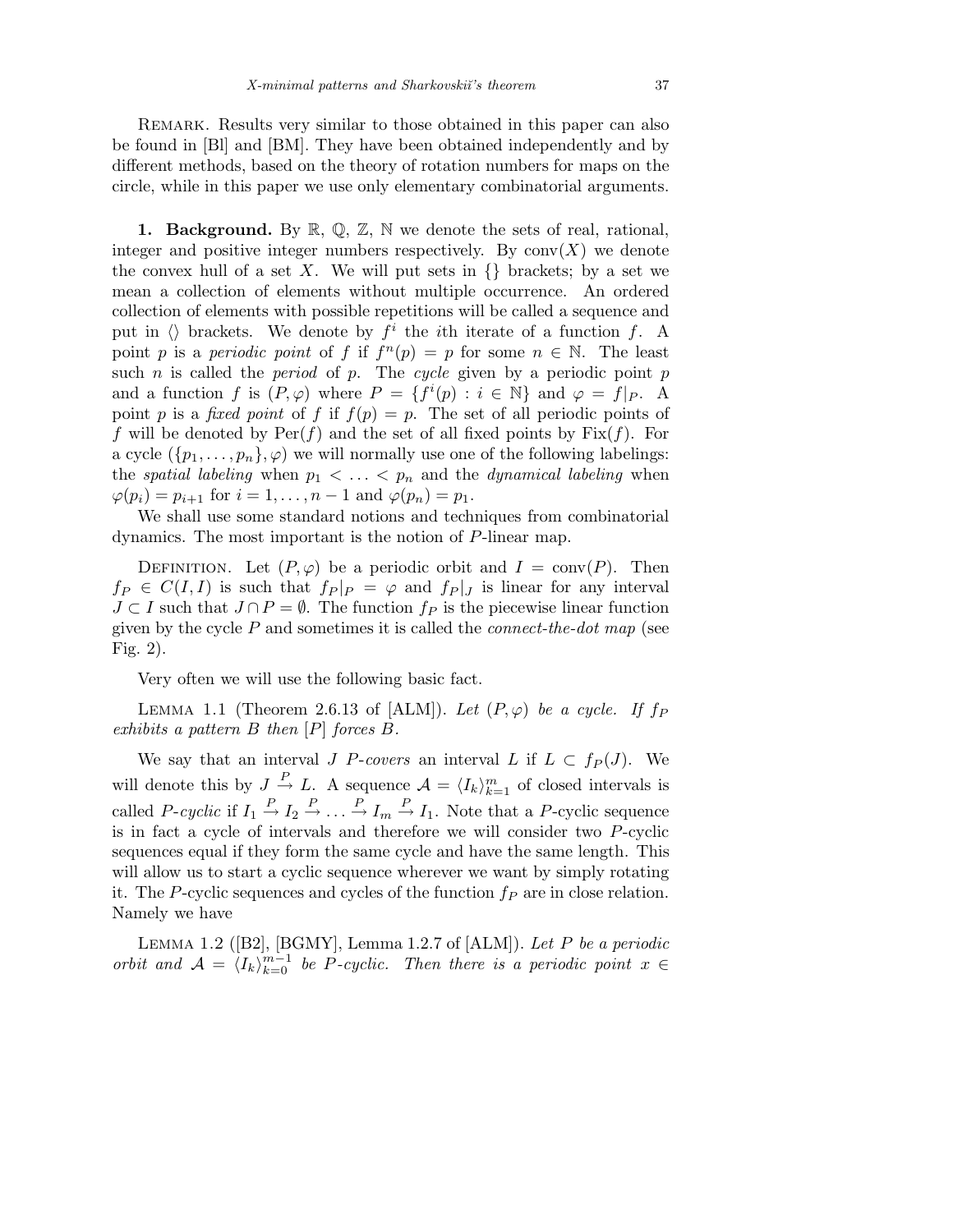$\text{Per}(f_P)$  such that  $f_P^k(x) \in I_k$  for  $k = 0, \ldots, m-1$  and  $f_P^m(x) = x$ . The period of the cycle given by x and  $f_P$  divides m.

We will say that a cycle obtained from a P-cyclic sequence  $A$  using Lemma 1.2 is contained in A.

We will use the following simple notation: If  $\mathcal{A} = \langle a_1, \ldots, a_n \rangle$  and  $\mathcal{B} =$  $\langle b_1,\ldots,b_m\rangle$  then  $\mathcal{A} + \mathcal{B} = \langle a_1,\ldots,a_n,b_1,\ldots,b_m\rangle.$ 

Finally, if  $A, B \subset \mathbb{R}$  then we say that  $A < B$  if  $A \neq B$  and  $a \leq b$  for any  $a \in A$  and  $b \in B$ . If  $x \in \mathbb{R}$  then we say that  $x < A$   $(x > A)$  if  $\{x\} < A$  $({x} > A).$ 

2. Unipatterns and forcing between patterns with different eccentricity. A cycle P with unique eccentricity will be called a *unicycle*  $(^2)$ . We denote the eccentricity of a unicycle  $P$  by  $E(P)$ . A unicycle  $P$  with  $E(P) = r$  will be called an *r*-unicycle. Similarly we shall use the terms unipattern,  $E([P])$  and r-unipattern. Note that if a cycle P is not a unicycle then the pattern  $[P]$  has at least two different eccentricities. Therefore a representative of a unipattern is a unicycle.

We will show that an X-minimal pattern must be a unipattern.

LEMMA 2.1. Suppose the cycle  $P$  is not a unicycle. Then  $f_P$  has an r-unicycle for any positive  $r \in \mathbb{Q}$ .

P r o o f. We will show how to construct an  $\frac{m}{n}$ -unicycle for  $f_P$  for any  $m, n \in \mathbb{N}$  where  $m \geq n$  (the case  $m \leq n$  is similar).

Let  $z_1 < z_2$  be two rightmost fixed points of  $f_P$ . Hence  $f_P(x) > x$  for  $x \in (z_1, z_2)$  and  $f_P(x) < x$  for  $x > z_2$ . Let  $a \in (z_1, z_2)$  be such that  $f_P(a) \ge$  $f_P(x)$  for any  $x \in (z_1, z_2)$ . Clearly  $f_P(a) > z_2$  (otherwise the interval  $[z_1, z_2]$ ) would be  $f_P$ -invariant, which is impossible because it contains a point from P). Now let  $J_1 = [z_1, a]$  and  $J_2 = [z_2, f_P(a)]$ . We have  $J_1 \stackrel{P}{\rightarrow} J_1$  and  $J_1 \stackrel{P}{\rightarrow} J_2$ . Moreover,  $J_2 \stackrel{P}{\rightarrow} J_1$  (otherwise the interval  $[z_1, f_P(a)]$  would be  $fp$ -invariant) (see Fig. 3). Hence for any  $m \geq n$ ,

$$
\overbrace{\langle J_1,\ldots,J_1\rangle}^{m-n \text{ times } J_1} + \overbrace{\langle J_1,J_2,\ldots,J_1,J_2\rangle}^{n \text{ times } J_1,J_2}
$$

is a P-cyclic sequence. Using Lemma 1.2 we obtain a cycle  $Q$  for  $f_P$  with period  $m+n$ . But  $Q \subset [z_1, f_P(a)]$  and  $(z_1, f_P(a)) \cap \text{Fix}(f_P) = \{z_2\}$  so  $Q$  is a unicycle. Finally, since  $J_1 < z_2 < J_2$  we conclude that Q is an  $\frac{m}{n}$ -unicycle.

Hence we have the straightforward

 $(2)$  Unfortunately, there is no bicycle. However, according to A. Manning there may be a little comfort for cyclists. Actually, the object we study (a periodic orbit and a fixed point ""in" it) consists of two cycles so it is a bicycle.  $\mathcal{Q}$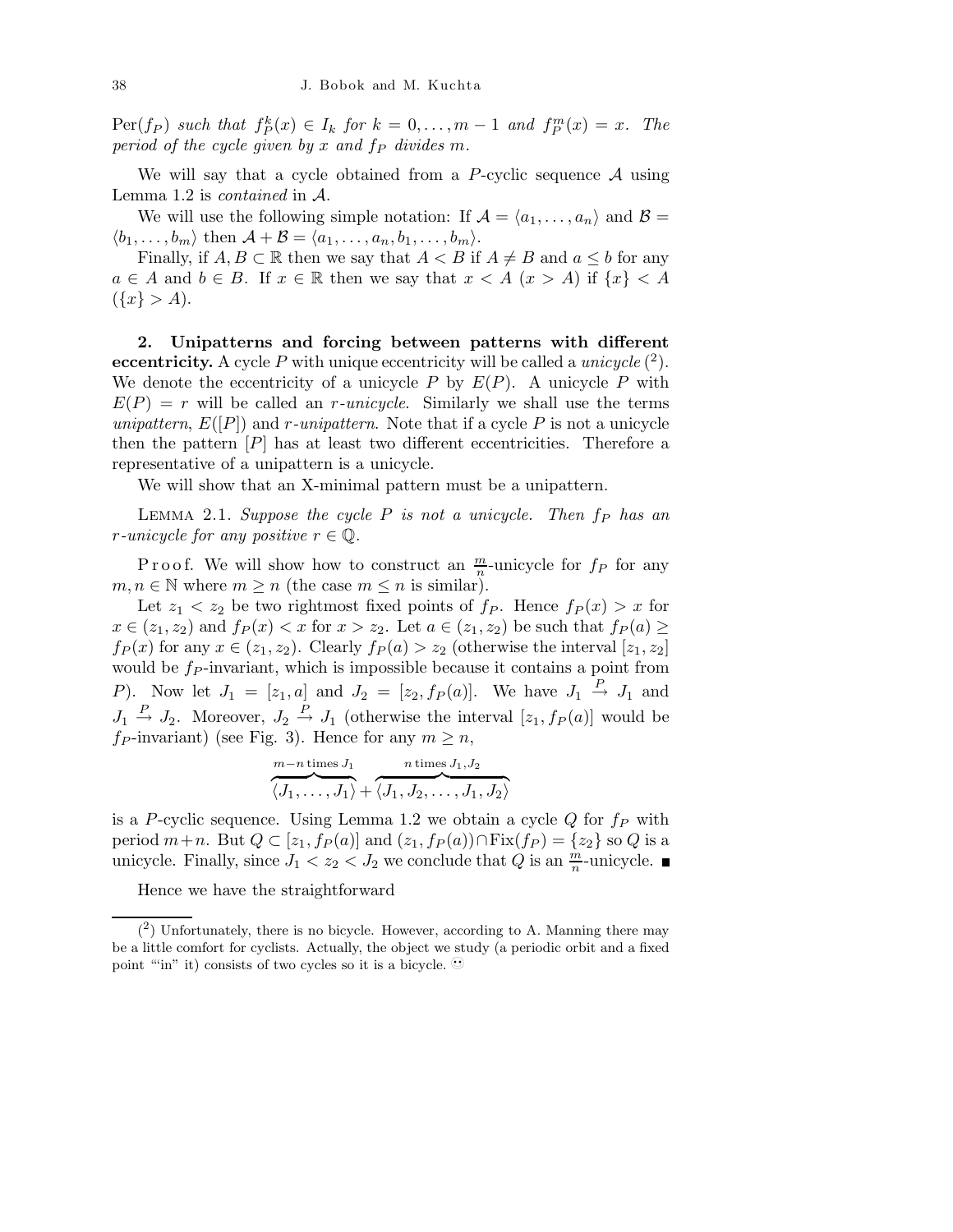

Corollary 2.2. An X-minimal pattern is a unipattern.

P r o o f. If an r-pattern A is not a unipattern then its representative  $P$ is not a unicycle. By Lemma 2.1 the function  $f_P$  exhibits an r-unipattern B and by Lemma 1.1 the pattern A forces B. But  $A \neq B$  (one is a unipattern and the other is not) and so A is not an X-minimal r-pattern.  $\blacksquare$ 

Now we would like to find all patterns forced by a unipattern  $[P]$ .

First note that  $f_P$  has a unique fixed point and therefore every cycle it has is a unicycle. So a unipattern can only force unipatterns. Later we will often use this fact without mentioning it.

A possible way to find patterns forced by a unipattern  $[P]$  is to find all P-cyclic sequences and use Lemmas 1.1 and 1.2 to get some of the patterns forced by  $[P]$ . But in general if we have a P-cyclic sequence then we have no information about the eccentricity of patterns forced by this sequence. Fortunately, for some special P-cyclic sequences we can get this information.

DEFINITION. Let P be a unicycle and  $Fix(f_P) = \{c\}$ . A P-cyclic sequence  $\mathcal{A} = \langle I_i \rangle_{i=1}^a$  will be called *separated* if  $c \notin \text{int}(I)$  for any  $I \in \mathcal{A}$ . The eccentricity of a separated P-cyclic sequence A is  $E(\mathcal{A}) = \#\{i : I_i \le c\} / \#\{i : I_i \ge c\}.$ 

LEMMA 2.3. Let P be a unicycle,  $c \in Fix(f_P)$  and A be a separated P-cyclic sequence. Then  $f_P$  has an  $E(A)$ -unicycle contained in the loop A.

P r o o f. Assume that  $E(\mathcal{A}) \geq 1$  (the case  $E(\mathcal{A}) \leq 1$  is similar).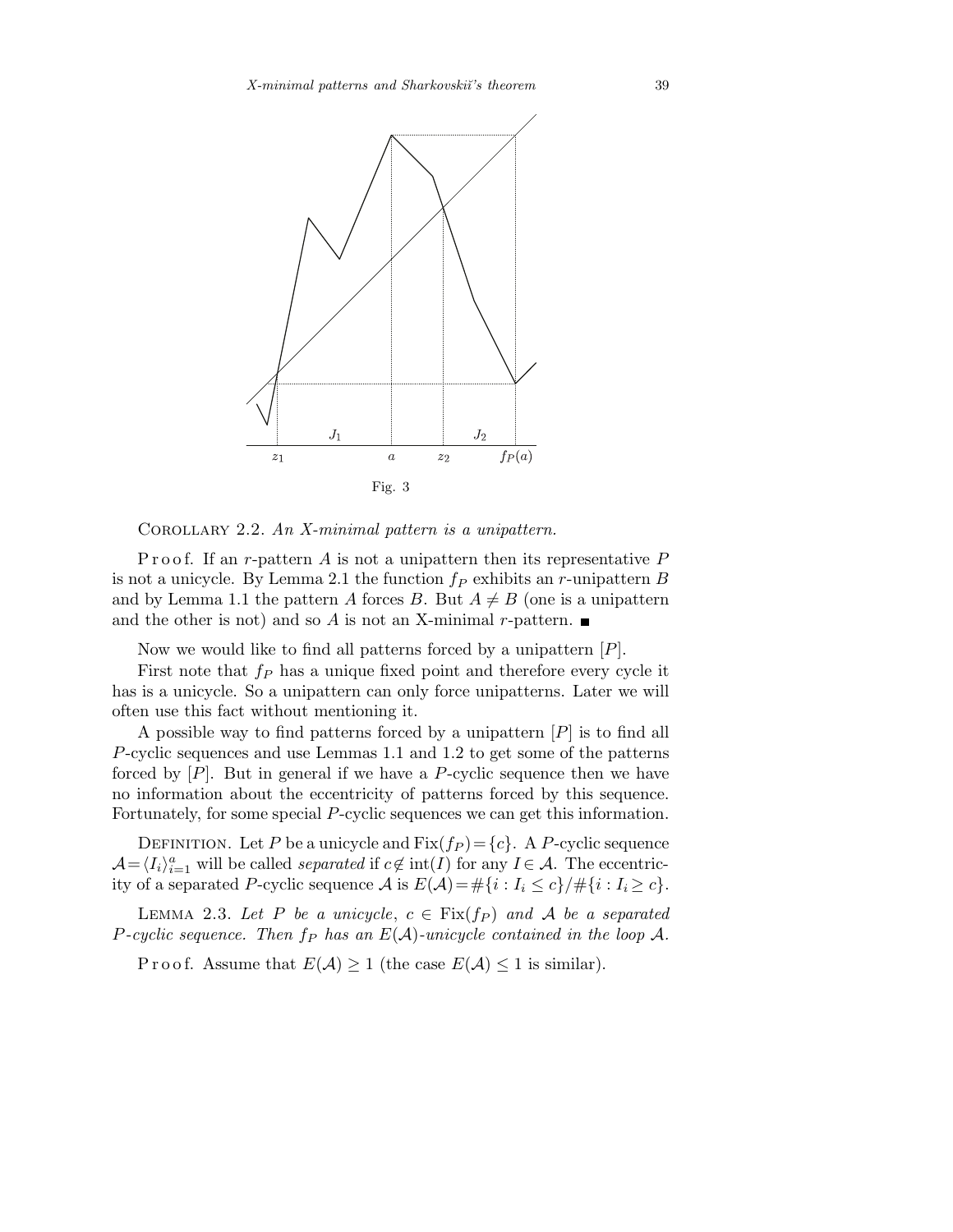If there is  $I \in \mathcal{A}$  such that  $c \notin I$  then the cycle Q that we get from the sequence A by using Lemma 1.2 clearly has eccentricity  $E(A)$ .

Assume that  $c \in I$  for all  $I \in \mathcal{A}$ . If  $E(\mathcal{A}) = 1$  then the fixed point c gives such a cycle. So we can assume that  $E(\mathcal{A}) > 1$ . Then  $\mathcal{A} = \langle \dots, I, J, K \dots \rangle$ where  $I, J < c$  and  $K > c$  ( $I \neq \{c\}$  because  $E(A, c) \neq 1$ ). Now there are two possibilities:

- 1.  $f_P(x) \geq c$  for any  $x \in J$  or
- 2. there is an  $a \in J$  such that  $f_P(a) = c$  and  $a \neq c$ .

In case 1 we have  $J \subset I$ . So there is a point  $a \in I$  such that  $f_P(a) = \inf J$ and a point  $b \in I$  such that  $b \neq c$  and  $f_P (b) = c$ . Hence we can replace I by  $I^* = \text{conv}(\{a, b\})$  and we have again a separated P-cyclic sequence  $\mathcal{B}$ .

In case 2 let  $b \in J$  be such that  $f_P(b) = \sup\{f_P(x) : x \in J\}$ . Now we can replace J by  $J^* = \text{conv}(\{a, b\})$  to get a separated P-cyclic sequence  $\mathcal{B}$ .

In both cases we obtain a new separated P-cyclic sequence  $\beta$  with eccentricity  $E(\mathcal{A})$ . But now there is an interval in  $\mathcal{B}(I^* \text{ or } J^*)$  that does not contain c. Hence the above argument shows that there is an  $E(\mathcal{A})$ -unicycle  $Q$  in  $f_P$ .

Now the question is how we can tell whether we have picked up all possible P-cyclic sequences that can give us some information about patterns forced by  $[P]$ . We will show that it is enough to examine those  $P$ -cyclic sequences that have their elements only from the set of intervals given by the cycle P.

DEFINITION. For a unicycle  $(P, \varphi)$  let  $\mathfrak P$  be the partition of the interval  $I = \text{conv}(P)$  into intervals with endpoints in  $P \cup \text{Fix}(f_P)$ .

In particular, if  $P = \{p_1, \ldots, p_{k(m+n)}\}$  is a unicycle with spatial labeling where  $k, m, n \in \mathbb{N}$ ,  $m, n$  are coprime,  $E(P) = \frac{m}{n}$  and  $Fix(f_P) = \{c\}$ , the partition  $\mathfrak{P}$  is  $\{J_i\}_{i=1}^{k(m+n)}$  where

$$
J_i = [p_i, p_{i+1}] \quad \text{for } i < km,
$$
\n
$$
J_{km} = [p_{km}, c],
$$
\n
$$
J_{km+1} = [c, p_{km+1}],
$$
\n
$$
J_i = [p_{i-1}, p_i] \quad \text{for } i > km+1.
$$

A P-cyclic sequence  $\mathcal{A} = \langle I_i \rangle_{i=1}^a$  such that each  $I_i \in \mathfrak{P}$  will be called a P-loop. (Note that any P-loop is separated.)

Now we can prove some kind of converse of Lemma 1.2.

LEMMA 2.4. Let P be a unicycle and  $Q = \{q_1, \ldots, q_m\}$  be a cycle of  $f_P$ with  $\text{per}(Q) = m > 1$ . Then there is a unique P-loop  $\mathcal{A} = \langle I_i \rangle_{i=1}^m$  such that  $f_P^{i-1}(q_1) \in I_i$  for  $1 \leq i \leq m$ .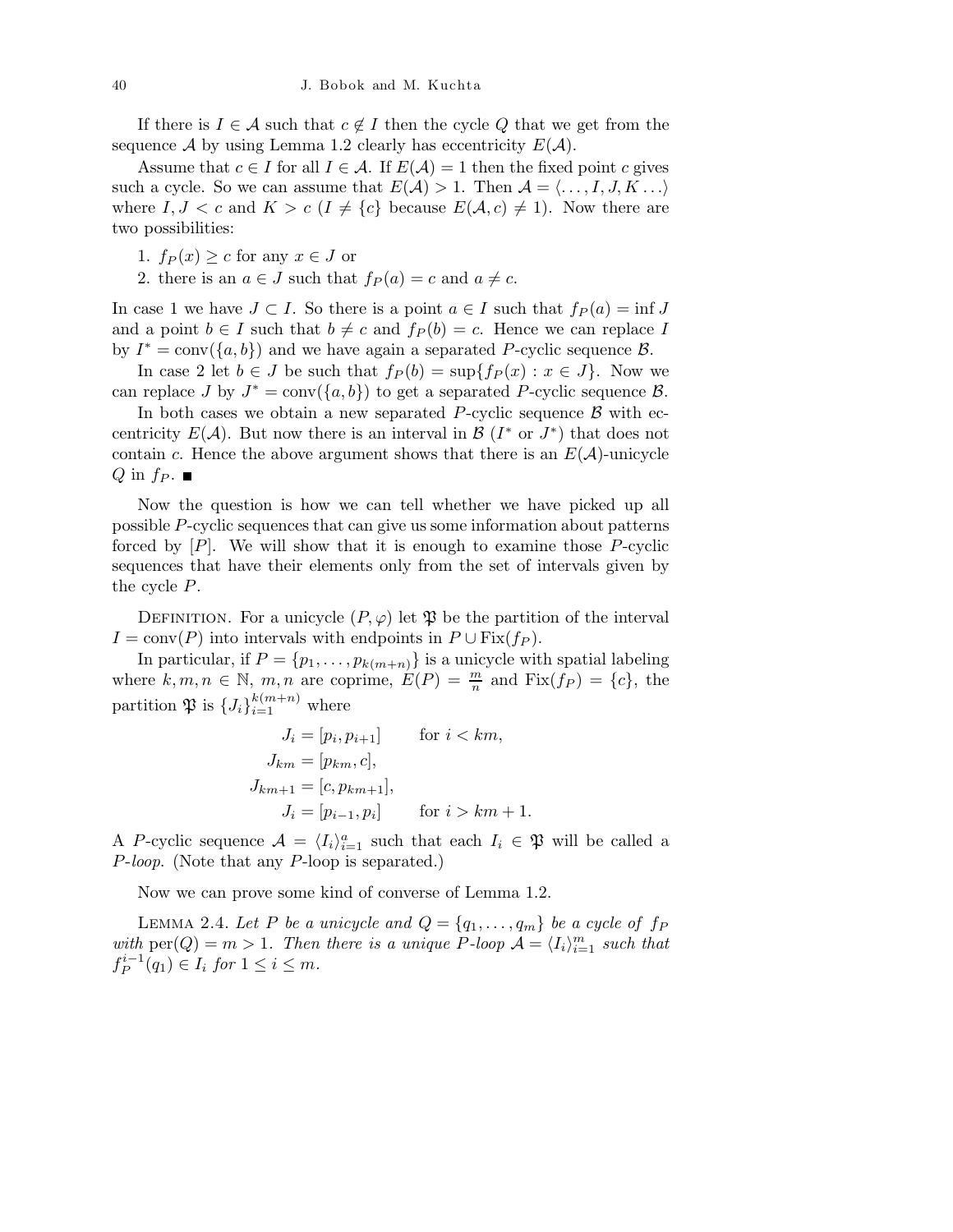P r o o f. If  $Q \neq P$  then for any  $q_i$  there is a unique interval  $I_i \in \mathfrak{P}$  such that  $q_i \in I_i$ . Moreover, because  $f_P$  is linear on any interval  $I \in \mathfrak{P}$  and  $q_i \in \text{int}(I_i)$  we have  $I_i \stackrel{P}{\to} I_{i+1}$  and so the sequence  $\mathcal{A} = \langle I_i \rangle_{i=1}^m$  is a P-loop.

So assume that  $Q = P = \{p_1, \ldots, p_n\}$  with spatial labeling. Then there is a unique interval  $I_1 \in \mathfrak{P}$  such that  $p_1 \in I_1$ . Assume that  $I_j \in \mathfrak{P}$  is such that  $f_P^{j-1}$  $P_P^{j-1}(p_1) \in I_j$ . There are at most two intervals  $I \in \mathfrak{P}$  such that  $f^j_{\scriptscriptstyle F}$  $P_P^j(p_1) \in I$  but only one of them satisfies  $I_j \stackrel{P}{\to} I$  (because  $f_P$  is linear on  $I_j$ and  $f_P^{j-1}$  $P_P^{j-1}(p_1)$  is an endpoint of  $I_j$ ). Hence there is a unique  $I_{j+1} \in \mathfrak{P}$  such that  $f_F^j$  $P_P^j(p_1) \in I_{j+1}$  and  $I_j \stackrel{P}{\rightarrow} I_{j+1}$ . Therefore there is also a unique P-loop of length  $per(P)$  containing the cycle P.  $\blacksquare$ 

REMARK. Clearly, a cycle Q can be contained in more than one P-loop. But any P-loop containing Q is only a repetition of the unique P-loop  $\mathcal A$ that has length  $per(Q)$ .

DEFINITION. We denote the P-loop containing the cycle P by  $A_P$ . We say that a P-loop A is simple if there are no two nonempty P-loops  $\beta$ , C such that  $\mathcal{A} = \mathcal{B} + \mathcal{C}$ .

Lemma 2.5. A P-loop containing some interval more than once is not simple. B C

P r o o f. After rotating we can write our P-loop as  $\langle \overline{I,\ldots,K} \rangle +$  $\langle \overline{I, \ldots, L} \rangle$ and both  $\beta$  and  $\beta$  are nonempty P-loops.

Now we will look at a unicycle P and its loop  $\mathcal{A}_P$ . There are basically two possibilities. Either  $\mathcal{A}_P$  is simple or not. The next lemma shows the importance of simple  $\mathcal{A}_P$ .

LEMMA 2.6. Let P be a unicycle with  $\text{per}(P) > 2$  and simple loop  $\mathcal{A}_P$ . Then for each P-loop  $A$  there is a unique cycle contained in  $A$ .

Proof. Assume the contrary. Let  $\mathcal{A} = \langle I_i \rangle_{i=1}^m$  be a P-loop and let  $x < y \in \text{Per}(f_P)$  be such that  $f_P^{i-1}(x), f_P^{i-1}(y) \in I_i$  for  $1 \le i \le m$  and  $f_P^m(x) = x$  and  $f_P^m(y) = y$ . Hence  $f_P^m|_{[x,y]}$  is linear and therefore the identity. We will take the smallest possible  $a \in \mathbb{N}$  such that  $f_P^a|_{[x,y]}$  is the identity; that means that  $x, y$  have period either  $a$  or  $a/2$ .

Take  $x^*, y^* \in I_1$  such that  $x^* \le x < y \le y^*, f_P^n(x^*), f_P^n(y^*) \in P \cup \text{Fix}(f_P)$ for some  $n \in \mathbb{N}$ ,  $f_P^a|_{[x^*,y^*]}$  is linear and  $(x^*,y^*) \cap (P \cup \text{Fix}(f_P)) = \emptyset$ .

So  $f_P^a|_{[x^*,y^*]}$  is the identity and therefore  $x^*,y^* \in P \cup Fix(f_P)$ . Hence  $f_P^i([x^*,y^*]) \in \mathfrak{P}$  for any  $i \geq 0$  and if  $\{x^*,y^*\} \cap \text{Fix}(f_P) \neq \emptyset$  then  $\text{per}(P) \leq 2$ . Therefore  $x^*, y^* \in P$ . Moreover, a is the smallest possible number such that  $f_P^a|_{[x^*,y^*]}$  is the identity and therefore  $per(P) = a$ .

Take the sequence  $\mathcal{A}^* = \langle f_P^i([x^*, y^*]) \rangle_{i=1}^a$ . Clearly  $\mathcal{A}^*$  is a P-loop which contains the cycle P. Therefore  $A^* = A_P$  by Lemma 2.4. But it is easy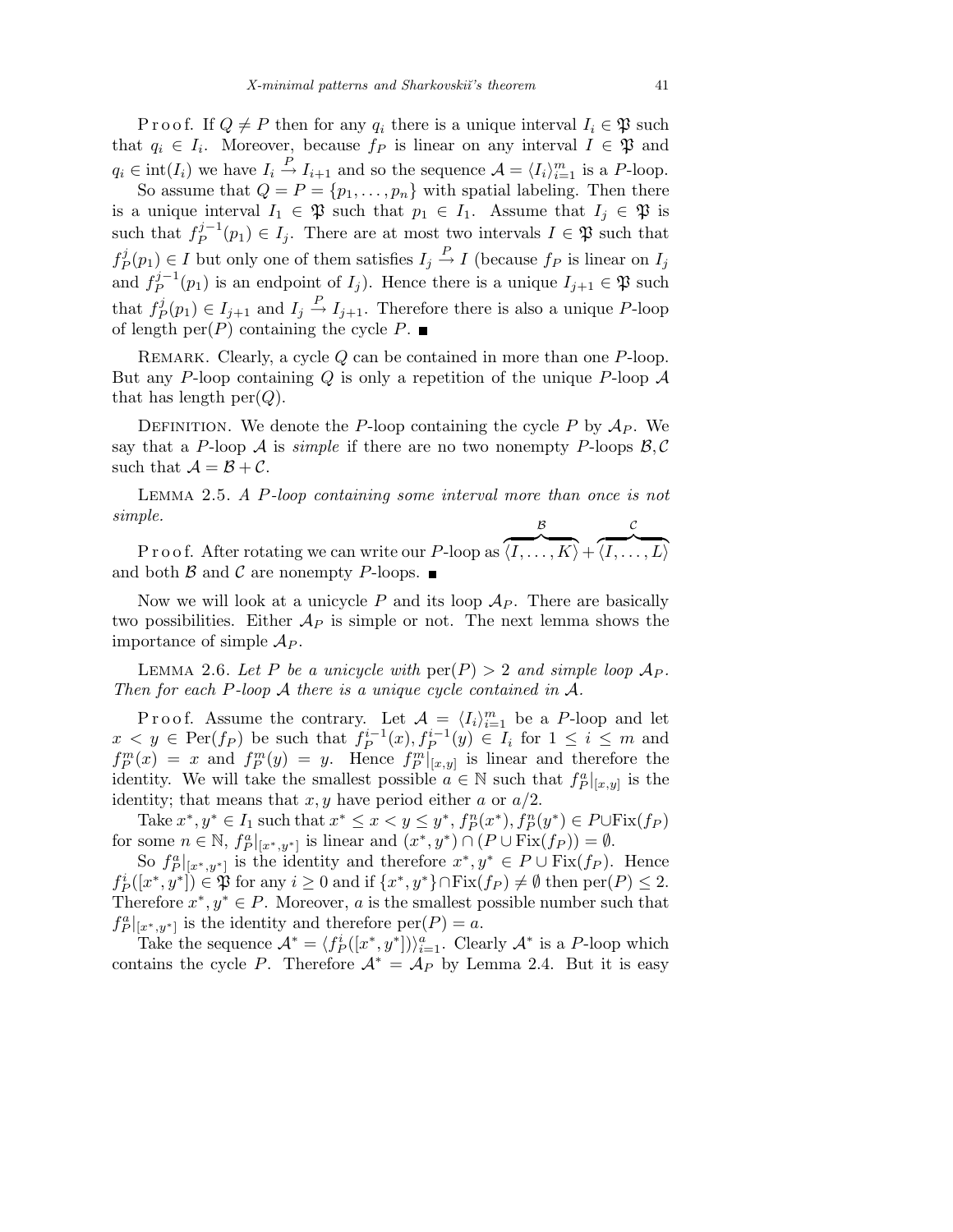to see that  $\mathcal{A}^*$  is not simple (it contains the interval  $[x^*, y^*]$  twice: once covering  $x^*$  and then  $y^*$ )—a contradiction.

Now we will investigate the forcing relation between patterns with different eccentricities.

LEMMA 2.7. Let P be a unicycle with  $E(P) \ge 1$  and  $A_P$  be not simple. Then  $f_P$  has a unicycle Q such that  $\text{per}(Q) < \text{per}(P)$  and  $E(Q) \geq E(P)$ .

P r o o f. Because  $\mathcal{A}_P$  is not simple there are P-loops  $\mathcal{B}, \mathcal{C}$  such that  $\mathcal{A}_P =$  $\mathcal{B} + \mathcal{C}$ . But either  $E(\mathcal{B}) \geq E(\mathcal{A}_P)$  or  $E(\mathcal{C}) \geq E(\mathcal{A}_P)$  and they are both shorter than  $\mathcal{A}_P$ . Hence we are done by Lemmas 2.3 and 1.2.

LEMMA 2.8. A unipattern A forces some unipattern B such that  $E(A) \leq$  $E(B)$ , per(A)  $\geq$  per(B) and a representative Q of B has a simple loop  $\mathcal{A}_{Q}$ .

P r o o f. If a representative P of A has a simple loop then  $B = A$ . If not then by Lemma 2.7 the pattern  $A$  forces a unipattern  $A^*$  such that  $E(A) \leq E(A^*)$  and  $per(A) > per(A^*)$ . Since  $per(A)$  is finite, after repeating this finitely many times we must get our unipattern  $B$ .

Lemma 2.9. Let A be an r-unipattern and let its representative P have a simple loop  $A_P$ . Then the pattern A forces some q-unipattern for each  $q \in \mathbb{Q}$  such that  $r \geq q \geq 1$ .

P r o o f. We may assume that  $E(P) = r > 1$  (the case  $r = 1$  is trivial) and  $per(P) = k(m+n)$  where  $m/n = r(m, n$  are coprime).

Because  $\mathcal{A}_P$  is simple it contains every interval of the partition  $\mathfrak{P}$ . So we may assume that the loop  $\mathcal{A}_P$  starts with the interval  $J_{km}$ . Moreover,  $J_{km} \stackrel{P}{\rightarrow} J_{km+1}$  and  $J_{km+1} \stackrel{P}{\rightarrow} J_{km}$ . Hence

$$
\mathcal{B} = \langle \overbrace{J_{km}, J_{km+1}, \ldots, J_{km}, J_{km+1}}^{a \text{ times } J_{km}, J_{km+1}} \rangle + \overbrace{\mathcal{A}_{P} + \ldots + \mathcal{A}_{P}}^{b \text{ times } \mathcal{A}_{P}}
$$

is a P-loop with eccentricity  $\frac{a+bm}{a+bn}$ . If  $q = r/s$  then we can choose  $a =$  $ms - rn$  and  $b = r - s$ . So  $(a + bm)/(a + bn) = q$ . Hence from Lemma 2.3 we see that  $f_P$  has a q-unicycle and by Lemma 1.1 the pattern A forces a  $q$ -unipattern.

Now we can easily get the final statement of this section.

THEOREM 2.10. Let  $r, q \in \mathbb{Q}$  satisfy  $r \geq q \geq 1$ . Then any r-pattern forces a q-unipattern.

P r o o f. Let A be an r-pattern. If A is not a unipattern then, by Lemmas 2.1 and 1.1, A forces a q-unipattern. If A is a unipattern then, by Lemma 2.8, it forces a unipattern B such that  $E(B) \geq r$  and a representative P of B has a simple loop  $\mathcal{A}_P$ . By Lemma 2.9 the pattern B forces a q-unipattern, and so does A because the forcing relation is transitive.  $\blacksquare$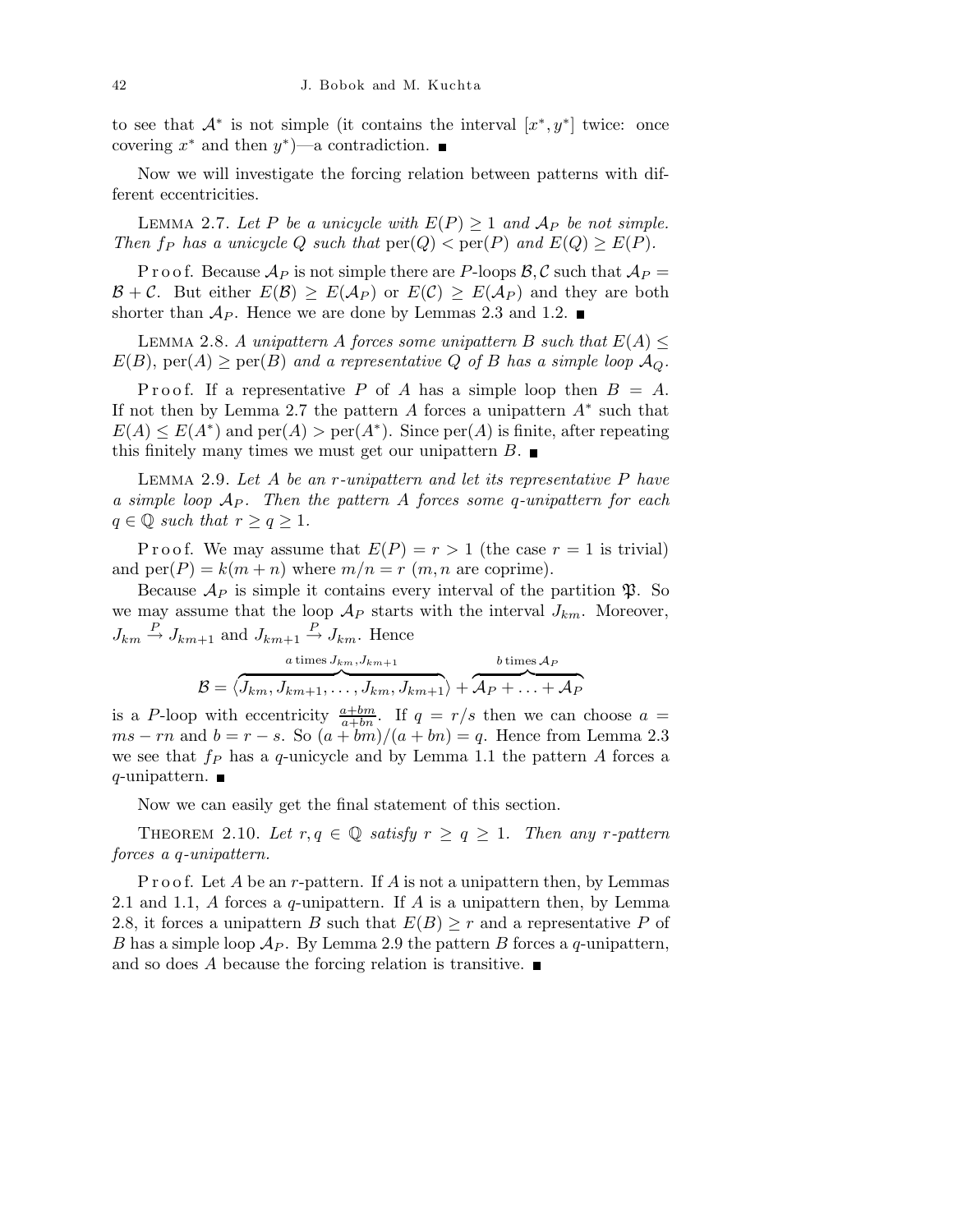### 3. X-minimal patterns. First we recall

DEFINITION. An r-pattern is X-minimal if it does not force any other r-pattern.

Now we would like to find all X-minimal r-patterns. We already have some information about such patterns. More precisely, we have

LEMMA 3.1. An  $X$ -minimal pattern is a unipattern and its representative P has a simple loop  $A_P$ .

Proof. If  $[P]$  is an X-minimal pattern then by Corollary 2.2 it is a unipattern. If it does not have simple loop  $\mathcal{A}_P$  then by Lemma 2.8 it forces a unipattern [Q] with simple loop  $\mathcal{A}_{Q}$  and  $E(Q) > E(P)$ . So  $[P] \neq [Q]$ and by Lemma 2.9 the pattern  $[Q]$  forces a pattern with eccentricity  $E(P)$ . Finally, because the forcing relation is antisymmetric we see that  $[P]$  is not X-minimal—a contradiction.

DEFINITION. Let P be a unicycle and  $c \in Fix(f_P)$ . A sequence  $Q =$  $\langle q_i \rangle_{i=0}^a$  will be called a *P-semicycle* if

$$
q_i \in P, \qquad f_P(q_{i-1}) = q_i \quad \text{for } 1 \le i \le a,
$$
  

$$
q_0 \ne q_a, \qquad q_0 \in \text{conv}\{q_a, c\}.
$$

The eccentricity of the P-semicycle Q is

$$
E(Q) = \frac{\#\{i > 0 : q_i < c\}}{\#\{i > 0 : q_i > c\}}.
$$

(See Fig. 4.)



Fig. 4. A cycle  $P$  with a semicycle  $Q$  (thick lines);  $E(Q) = \frac{3}{2}$ 

LEMMA 3.2. Let  $P$  be a unicycle with a P-semicycle  $Q$ . Then  $f_P$  has an  $E(Q)$ -cycle R such that  $\text{per}(R) \neq \text{per}(P)$ .

P r o o f. Let  $Q = \langle q_i \rangle_{i=0}^a$  and  $I_i = \text{conv}\{q_i, c\}$ . Clearly  $I_0 \stackrel{P}{\rightarrow} I_1 \stackrel{P}{\rightarrow} \ldots \stackrel{P}{\rightarrow}$  $I_a$  and  $I_0 \subset I_a$ . Therefore  $\langle I_i \rangle_{i=1}^a$  is a separated P-cyclic sequence with eccentricity  $E(Q)$ . By Lemma 2.3 the function  $f_P$  has an  $E(Q)$ -cycle R. Moreover, a is not divisible by  $per(P)$  and therefore  $per(R) \neq per(P)$ .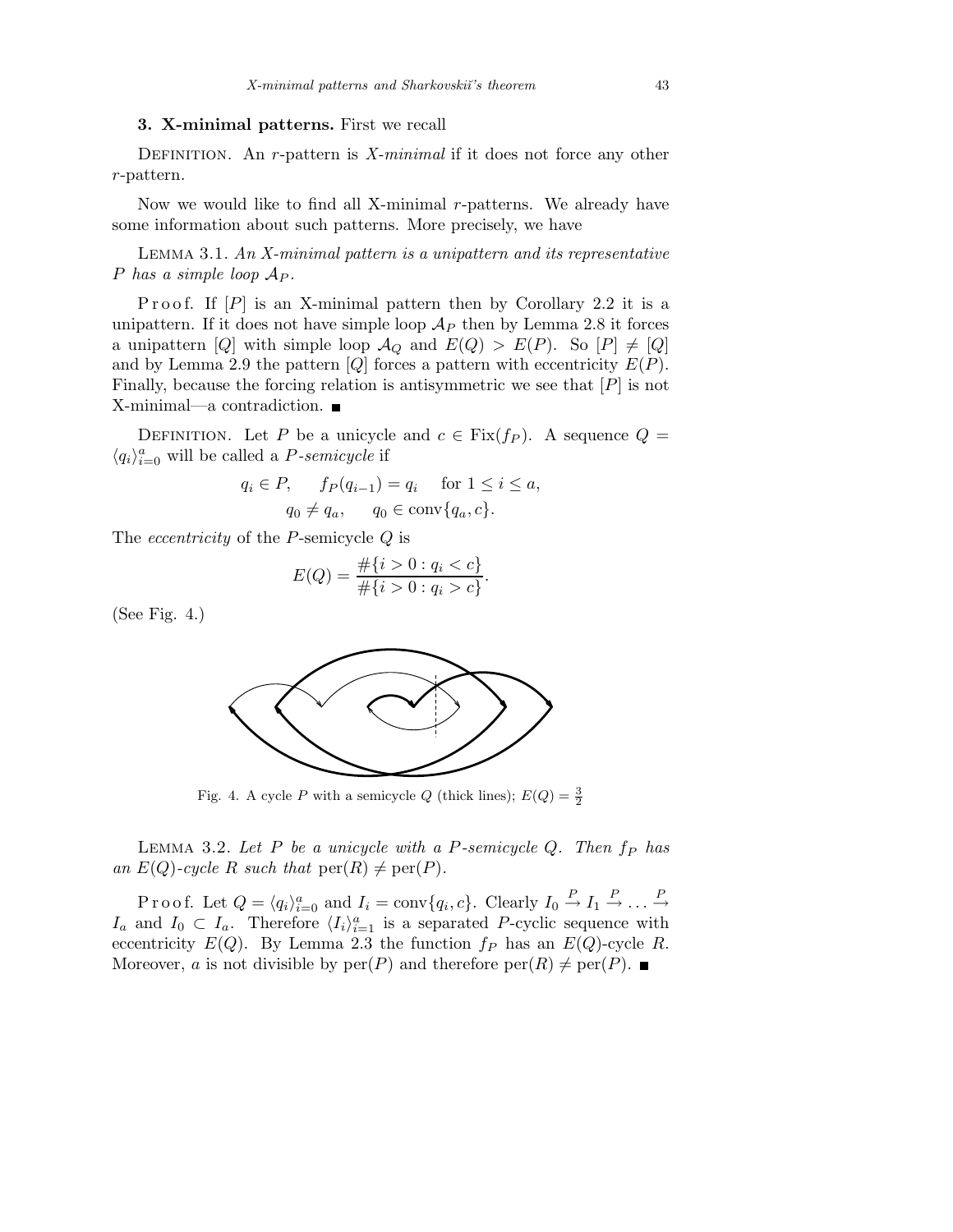DEFINITION. Let P be an  $\frac{m}{n}$ -unicycle where  $m \geq n \in \mathbb{N}$  are coprime and  $c \in Fix(f_P)$ . Define the *coding*  $K_P: P \to \mathbb{Z}$  by

$$
K_P(p_1) = 0,
$$
  
\n
$$
K_P(f_P(p_i)) = \begin{cases} K_P(p_i) + n & \text{for } p_i < c, \\ K_P(p_i) - m & \text{for } p_i > c. \end{cases}
$$

We say that P has monotone code if either  $per(P) = 1$ , or  $E(P) > 1$ and for any  $p, q \in P$  such that  $p \neq q$  and  $q \in \text{conv}(\{p, c\})$  we have  $K_P(q)$  $K_P(p)$  (see Fig. 5).

If  $P$  has monotone code we also say that the pattern  $[P]$  has monotone code.



Fig. 5. An example of a cycle without (top) and with (bottom) monotone code

LEMMA 3.3. An X-minimal pattern has monotone code.

Proof. Let A be an X-minimal  $\frac{m}{n}$ -pattern  $(m, n$  are coprime) and let an  $\frac{m}{n}$ -cycle P be a representative of  $\ddot{A}$ . From Lemma 2.1 we know that P is a unicycle.

Assume that  $P$  does not have monotone code. Then there are two different  $p, q \in P$  such that  $q \in \text{conv}(\{p, c\})$  and  $K_P(q) \leq K_P(p)$ . Set  $Q = \langle q_j \rangle_{j=0}^a$ where  $q_0 = q$ ,  $q_{j+1} = f_P(q_j)$  and  $q_a = p$ . Clearly, Q is a semicycle and we can estimate  $E(Q)$ . From the definition of  $K_P$  we have

$$
K_P(q_a) = K_P(q_0) + n \# \{j : 0 \le j < a, \ q_j < c\}
$$
\n
$$
- m \# \{j : 0 \le j < a, \ q_j > c\}.
$$

Hence

$$
E(Q) = \frac{\#\{j : 0 \le j < a, \ q_j < c\}}{\#\{j : 0 \le j < a, \ q_j > c\}} \ge \frac{m}{n}.
$$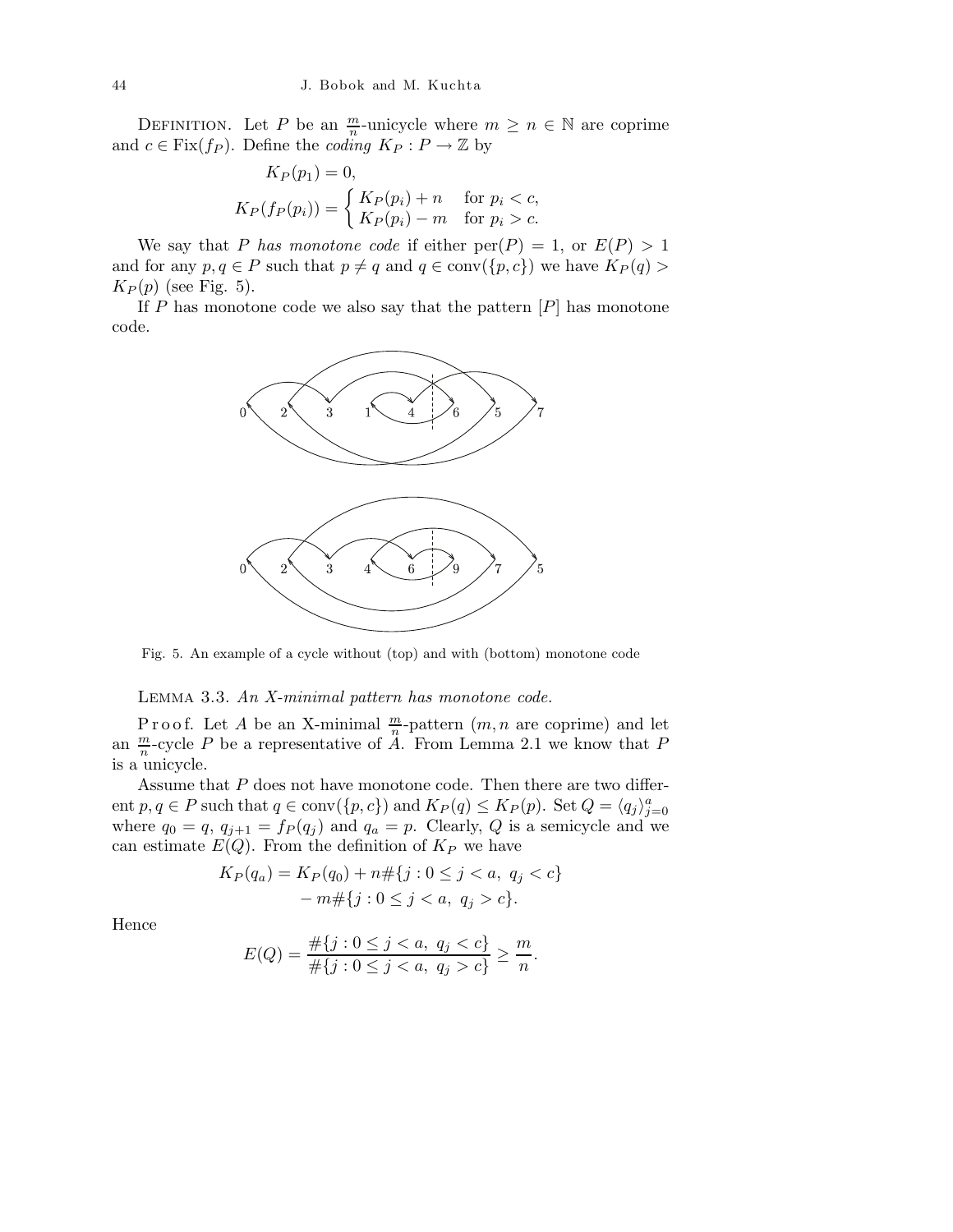Using Lemmas 3.2 and 1.1 we find that A forces a pattern  $B \neq A$  such that  $E(B) \ge m/n$  and from Theorem 2.10 we see that B forces an  $\frac{m}{n}$ -pattern C. But  $A \neq C$  because the forcing relation is antisymmetric and so A is not an X-minimal  $\frac{m}{n}$ -pattern—a contradiction.

So we have proved that an X-minimal pattern is a unipattern with monotone code. Now we are going to get more information about a unicycle with monotone code.

Let  $(P = \{p_1, \ldots, p_{k(m+n)}\}, \varphi)$  be an  $\frac{m}{n}$ -unicycle with spatial labeling, monotone code  $(m \geq n$  are coprime) and  $c \in \text{Fix}(f_P)$ . From the monotonicity we immediately see that  $\varphi(p_i) < c$  for  $i > km$ .

Hence we can define a new cycle  $(P^*, \psi)$  where  $P^* = \{p_i\}_{i=1}^{km}$  and

$$
\psi(p_i) = \begin{cases} \varphi(p_i) & \text{if } \varphi(p_i) \in P^*, \\ \varphi^2(p_i) & \text{if } \varphi(p_i) \notin P^*. \end{cases}
$$

So we can make

DEFINITION. Let  $C_P = \langle c_i \rangle_{i=1}^{km}$ , where  $c_i \in \{0, 1\}$ , be a code corresponding to the cycle  $P$  in the following way:

$$
c_i = \begin{cases} 0 & \text{if } \psi^i(p_1) = \varphi(\psi^{i-1}(p_1)), \\ 1 & \text{if } \psi^i(p_1) = \varphi^2(\psi^{i-1}(p_1)). \end{cases}
$$

From the monotonicity of the code  $K_P$  it can be seen that the code  $C_P$ can also be obtained from the cycle  $(P^*, \psi)$  if we start at the point  $p_1$  and following the cycle we write 0 if we move right and 1 if left (see Fig. 6).



Fig. 6. An example of a cycle  $(P, \varphi)$  (top) and  $(P^*, \psi)$  (bottom) with  $C_P = \langle 0, 0, 1, 1, 1 \rangle$ 

Note that  $C_P$  contains kn ones and  $k(m - n)$  zeros. Moreover,

$$
K_P(\psi^i(p_1)) = \begin{cases} K_P(\psi^{i-1}(p_1)) + n & \text{if } c_i = 0, \\ K_P(\psi^{i-1}(p_1)) - m + n & \text{if } c_i = 1. \end{cases}
$$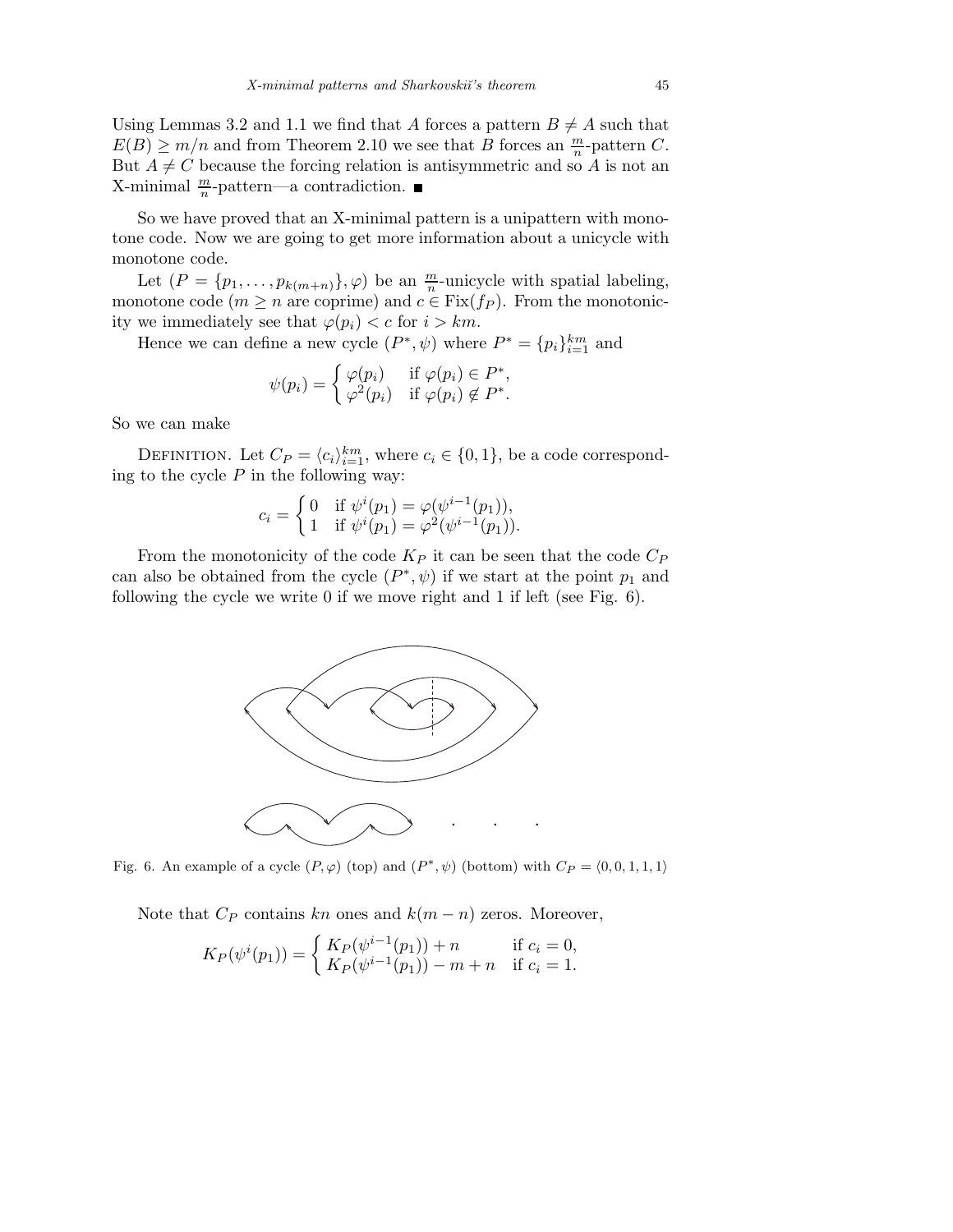Hence we have the following connection between  $K_P$  and  $C_P$ :

$$
K_P(\psi^i(p_1)) = in - m \sum_{j=1}^i c_j.
$$

LEMMA 3.4. Let  $m > n$  be coprime and P be an  $\frac{m}{n}$ -unicycle with monotone code. Then  $per(P) = m + n$ .

P r o o f. Assume that  $P = \{p_1, \ldots, p_{k(m+n)}\}$  with spatial labeling and  $k > 1$ . We will study the code  $C_P$ .

Let  $i_j$  be such that  $c_{i_j} = 1$  and  $\sum_{i=1}^{i_j} c_i = j$  ( $i_j$  is the place of the jth unit in the sequence  $C_P$ ).

Because  $k > 1$  we have  $\psi^{i_n}(p_1) \neq p_1$  and from the monotonicity of the code we have  $K_P(\psi^{i_n}(p_1)) > 0$ . But  $K_P(\psi^{i_n}(p_1)) = ni_n - mn$  and so  $i_n > m$ .

Moreover, monotonicity yields that no two points from  $P^*$  can have the same value of  $K_P$ . If there is a part  $C^* = \langle c_i \rangle_{i=j+1}^{j+m}$  of  $C_P$  such that  $\sum_{i=j+1}^{j+m} c_i = n$  then  $K_P(\psi^{j+m}(p_1)) = K_P(\psi^{j}(p_1)) + (m-n)n + n(n-m) =$  $K_P(\psi^j(p_1))$ . But  $\psi^{j+m}(p_1) \neq \psi^j(p_1)$   $(k > 1)$  contrary to the monotonicity. So no part of  $C_P$  of length m contains  $m - n$  times 0 and n times 1. Hence  $i_n - i_1 \geq m$  (otherwise  $\langle c_i \rangle_{i=i_n-m+1}^{i_n}$  contains  $m-n$  times 0 and n times 1).

Therefore  $i_1 < i_{n+1} - m + 1$  and using the sequence  $\langle c_i \rangle_{i=i_{n+1}-m+1}^{i_{n+1}}$  as above we obtain  $i_{n+1} - i_2 \geq m$ . Inductively, for all  $j \leq (k-1)n$ ,

$$
i_{n+j} - i_{1+j} \ge m.
$$

We have  $c_1 = 0$  because  $K_P(\psi(p_1)) \geq 0$  (monotonicity) and so  $1 < i_1 <$ ...  $\langle i_{kn-1} \rangle \langle i_{kn} \rangle \leq kn$ . Using the inequalities above we obtain

$$
km \ge 1 + \sum_{j=1}^{k} (i_{jn} - i_{(j-1)n+1}) \ge 1 + \sum_{j=1}^{k} m = 1 + km,
$$

which is a contradiction.  $\blacksquare$ 

LEMMA 3.5. Let P be a unicycle which is not X-minimal. Then  $f_P$  has a unicycle R such that  $\text{per}(R) < \text{per}(P)$  and  $E(R) \geq E(P)$ .

P r o o f. If  $A_P$  is not simple then by Lemma 2.7 the function  $f_P$  has a unicycle Q with  $\text{per}(Q) < \text{per}(P)$  and  $E(Q) \geq E(P)$ . By Lemma 2.8,  $f_P$ has a unicycle R such that  $\text{per}(R) \le \text{per}(Q)$  and  $E(R) \ge E(Q)$  and so we are done.

Assume that  $\mathcal{A}_P$  is simple. If  $per(P) = 2$  then the cycle given by a fixed point is our cycle R. So we can assume that  $\text{per}(P) > 2$  (if  $\text{per}(P) = 1$  then  $P$  is X-minimal).

Because P is not X-minimal,  $f_P$  contains a cycle  $Q \neq P$  with  $E(Q)$  =  $E(P)$ . Let A be the unique P-loop containing Q (Lemma 2.6). Because  $\mathcal{A}_P$ is simple and  $P \neq Q$ , Lemma 2.6 shows that  $\mathcal{A} \neq \mathcal{A}_P + \ldots + \mathcal{A}_P$ . Hence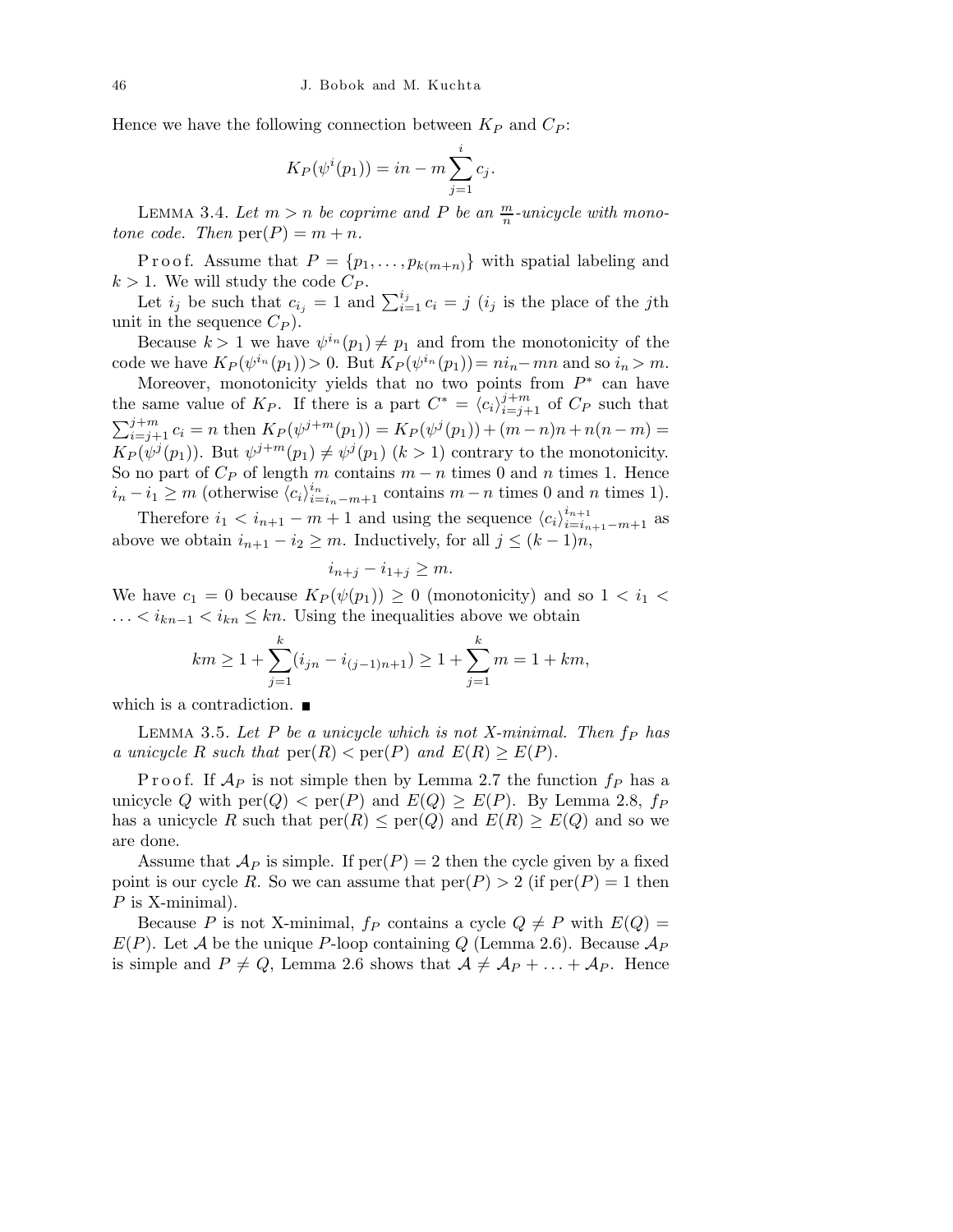A can be written as the sum of two P-loops  $\mathcal{B} + \mathcal{C}$  (C may be empty) such that B is a simple P-loop,  $E(\mathcal{B}) \ge E(\mathcal{A}_P)$  and  $\mathcal{B} \ne \mathcal{A}_P$ .

If the length of  $\mathcal B$  is smaller than  $per(P)$  then the cycle R given by the P-loop  $\beta$  (Lemma 1.2) is the one we are looking for (see Lemma 2.3).

So the length of B is at least  $per(P)$  and by Lemma 2.5 it must be  $per(P)$ . Hence both  $\mathcal{A}_P$  and  $\mathcal B$  contain all intervals from  $\mathfrak P$ . Since they are different there are intervals  $I, J, K \in \mathfrak{P}$  such that  $J \neq K$  and

$$
\mathcal{A}_P = \langle \ldots, I, J, \ldots \rangle, \quad \mathcal{B} = \langle \ldots, I, K, \ldots \rangle.
$$

Hence after a suitable rotation we can write

$$
\mathcal{A}_P = \overbrace{\langle J,\ldots,L\rangle}^{\mathcal{D}} + \overbrace{\langle K,\ldots,I\rangle}^{\mathcal{E}}, \qquad \mathcal{B} = \langle K,\ldots,I\rangle.
$$

Note that  $D$  is nonempty and the loop  $\mathcal E$  is P-cyclic.

If  $E(\mathcal{E}) > E(\mathcal{A}_P)$  then  $\mathcal E$  gives us a cycle R with period smaller than  $per(P)$  and we are done (Lemmas 1.2 and 2.3).

Otherwise  $D + \mathcal{B}$  is a P-cyclic loop with  $E(D + \mathcal{B}) > E(\mathcal{A}_P)$ . So it can be written as a sum of two P-loops one of which is a simple P-loop  $\mathcal F$  such that  $E(\mathcal{F}) > E(\mathcal{A}_P)$ . This loop has length smaller than per(P) (all simple P-loops with length per(P) have eccentricity  $E(A_P)$  and so it will give us a cycle R with period smaller than  $per(P)$  (Lemmas 1.2 and 2.3).

Let P be an  $\frac{m}{n}$ -unicycle with simple loop  $\mathcal{A}_P = \langle I_i \rangle_{i=1}^{k(m+n)}$ . We have  $f_P^{i-1}(p_1) \in I_i$ . So we may define a map  $\pi : P \to \mathfrak{P}$  such that  $\pi(f_P^{i-1}(p_1)) =$  $I_i$ . Since  $\mathcal{A}_P$  is simple,  $\pi$  is a bijection. Moreover, if  $\pi(p_j) = I_i$  then  $p_j \in I_i$ . Recall that  $\mathfrak{P} = \{J_i\}_{i=1}^{k(m+n)}$  with spatial labeling (see the definition of  $\mathfrak{P}$ ) and  $\mathcal{A}_P$  is a simple loop of length  $k(m+n)$ . Hence there is clearly only one possibility for  $\pi$ :

$$
\pi(p_i) = J_i \quad \text{ for } 1 \le i \le k(m+n)
$$

(see Fig. 7).



Fig. 7. The arrows show the intervals to which  $\pi$  maps points of the cycle

We know that  $\pi(x) \stackrel{P}{\rightarrow} \pi(f_P(x))$  and using the bijection  $\pi$  we can naturally define a coding  $K : \mathfrak{P} \to \mathbb{Z}$  similar to  $K_P : P \to \mathbb{Z}$ :

$$
K(J_i) = K(\pi(p_i)) = K_P(p_i).
$$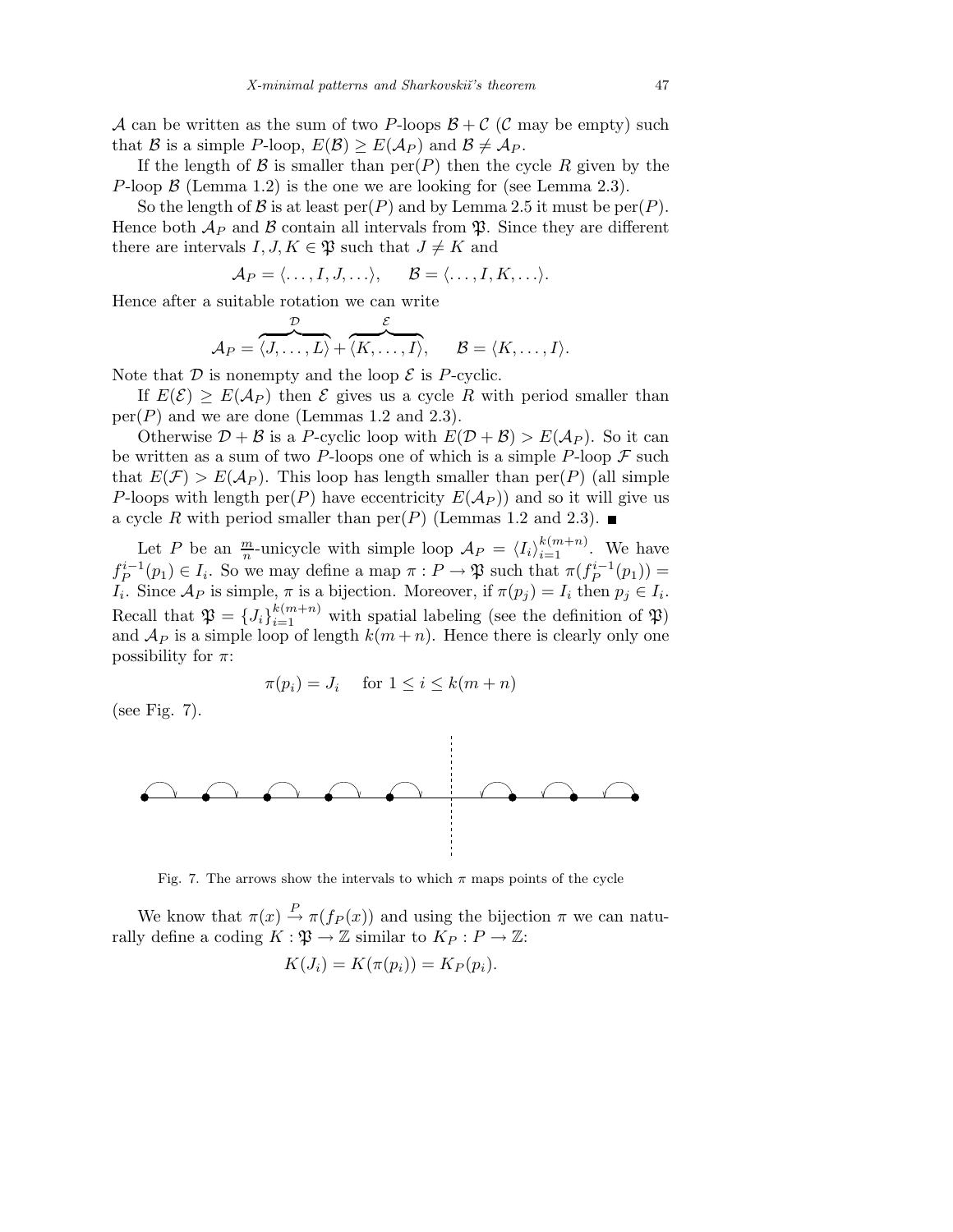Now we estimate how the code of the intervals in  $\mathfrak P$  depends on the Pcovering property for these intervals.

LEMMA 3.6. Let P be an  $\frac{m}{n}$ -unicycle with monotone code,  $\mathfrak{P} = \{J_i\}_{i=1}^{m+n}$ with spatial labeling and  $J_i$ ,  $I \in \mathfrak{P}$ , such that  $J_i \stackrel{P}{\rightarrow} I$ . If  $i \leq m$  then  $K(I) \geq K(J_i) + n$  and if  $i > m$  then  $K(I) \geq K(J_i) - m$ .

P r o o f. If  $i = m$  then  $J_i = [p_m, c]$  and so  $I \subset [c, f_P(p_m)]$ . From the monotonicity of the code we have  $K(I) \geq K(\pi(f_P(p_m))) = K(J_i) + n$ .

If  $i < m$  then  $J_i = [p_i, p_{i+1}]$ . But  $f_P$  is linear on  $J_i$  and so if  $J_i \stackrel{P}{\rightarrow}$  $J_j$  then  $p_j \in \text{conv}\{f_P(p_i), f_P(p_{i+1})\}.$  The monotonicity gives  $K_P(p_j) \geq$  $\min\{K_P(f_P(p_i)), K_P(f_P(p_{i+1}))\}.$  But  $K_P(f_P(p_i)) < K_P(f_P(p_{i+1}))$  and so  $K_P(p_i) \ge K_P(f_P(p_i)) = K_P(p_i) + n.$  Hence  $K(I) \ge K(J_i) + n.$ 

Now let  $i > m$ . By monotonicity,  $f_P(p_{j+1}) < f_P(p_j) < c$  for all  $j > m$ . Hence  $f_P([c, p_i]) = [f_P(p_i), c]$  and so  $K(I) \ge K_P(f_P(p_i)) = K(J_i) - m$ .

Finally, we are ready to prove

THEOREM 3.7. Let  $P$  be a periodic orbit. Then  $P$  is X-minimal if and only if it is a unicycle with monotone code.

P r o o f. The necessity is proved in Lemmas 2.1 and 3.3. Now we show the sufficiency.

Let P be an  $\frac{m}{n}$ -unicycle with monotone code. If P is not X-minimal then by Lemma 3.5 there is a cycle Q of  $f_P$  such that  $\text{per}(Q) < \text{per}(P)$ and  $E(Q) \ge E(P)$ . By Lemma 2.4 there is a P-loop  $\mathcal{A} = \langle I_i \rangle_{i=1}^{a+b}$  such that  $E(\mathcal{A}) = E(Q) = a/b$  where  $a = \#\{i : I_i < c\}$  and  $b = \#\{i : I_i > c\}$ . Finally, by Lemma 3.6 we have

$$
K(I_1) = K(I_1) + \sum_{i=1}^{a} n_i - \sum_{i=1}^{b} m_i
$$

where  $n_i \geq n$  and  $m_i \leq m$ . Therefore  $a/b \leq m/n$ . But Lemma 3.4 shows that  $a+b < m+n$  and hence  $a/b < m/n$ , which contradicts  $E(Q) \geq E(P)$ .

From this theorem we immediately have

COROLLARY 3.8. A pattern is X-minimal if and only if it is a unipattern with monotone code.

Although it is very easy to check if a pattern is a unipattern with monotone code it is still not a "look and see" (geometrical) characterization. We have at least some easy necessary geometrical condition.

LEMMA 3.9. Let  $P$  be a representative of an X-minimal pattern with  $E(P) > 1$ . Then P is unicycle and for any  $p, q \in P$  and  $Fix(f_P) = \{c\}$  we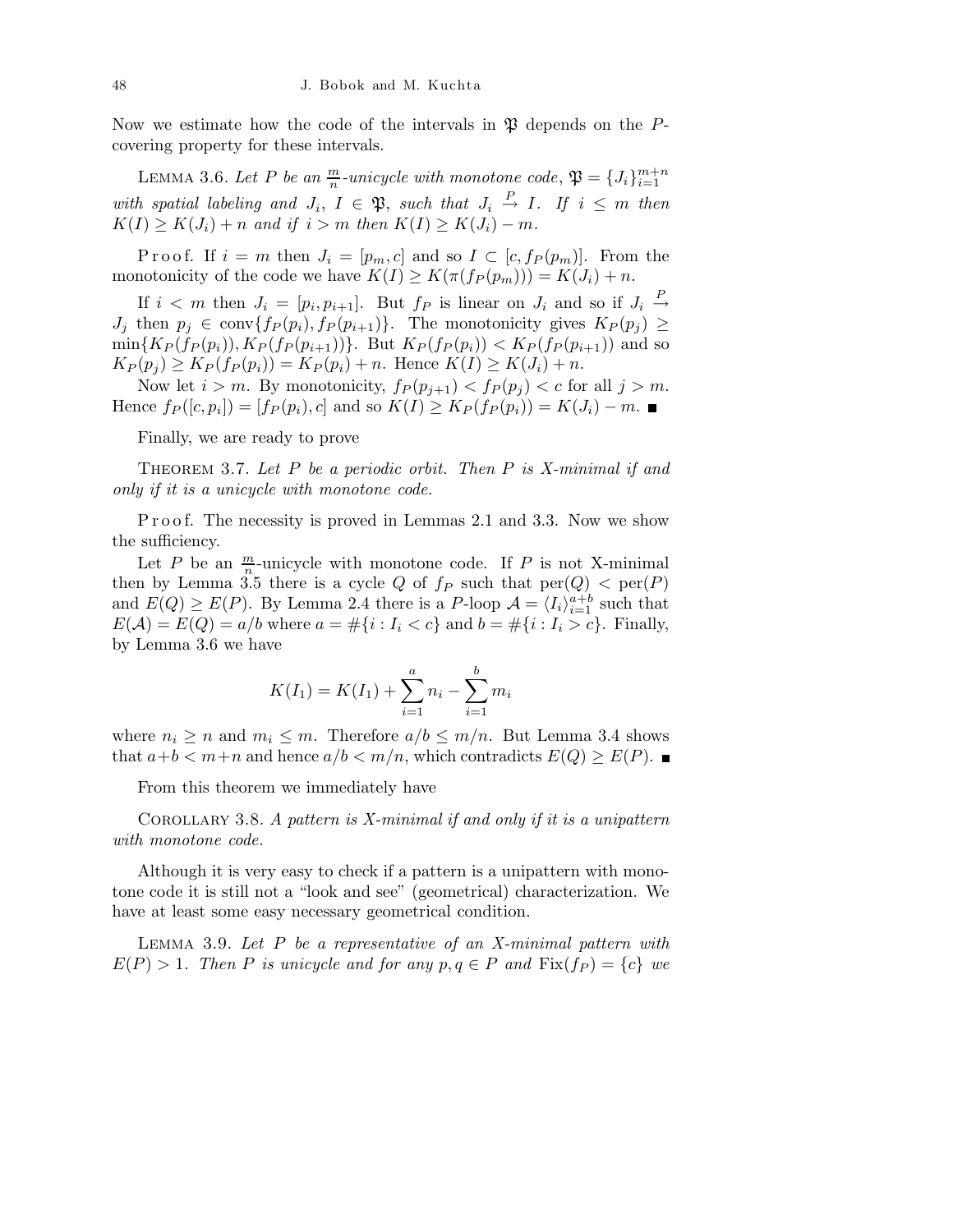have

|  | if $p < q < c$ and $f_P(p), f_P(q) < c$ then $f_P(p) < f_P(q)$ , |  |
|--|------------------------------------------------------------------|--|
|  | if $p < q < c$ and $f_P(p), f_P(q) > c$ then $f_P(p) > f_P(q)$ , |  |
|  | if $p > q > c$ then $f_P(p), f_P(q) < c$ and $f_P(p) < f_P(q)$ . |  |

**Proof.** This follows easily from Theorem 3.7 and monotonicity.  $\blacksquare$ 

Unfortunately, these conditions are not sufficient (see Fig. 8) and we do not know if there exists a good geometrical characterization at all.



Fig. 8. A cycle *P* satisfying the conditions of Lemma 3.9 which is not X-minimal. This can be easily checked from the code  $K_P$  or by finding a semicycle with eccentricity  $\frac{3}{1}$ (thick lines).

4. Existence of X-minimal orbits. In the previous section we gave a characterization of X-minimal orbits. However, if we have a function  $f \in C(I, I)$  with a periodic orbit with eccentricity r it is still not clear whether this map has an X-minimal  $r$ -cycle. This is because the set of all patterns with given eccentricity is infinite and so theoretically there may exist a sequence of r-patterns each of which forces the next one and none of which forces an X-minimal r-pattern. In this section we will show that this is impossible. This question has been partially solved in [BK] for patterns with eccentricities of the form  $\frac{k+1}{k}$ .

Lemma 4.1. An r-unipattern A forces an X-minimal q-pattern B such that  $q \geq r$  and  $\text{per}(A) \geq \text{per}(B)$ .

P r o o f. If A is an X-minimal r-pattern take  $B = A$  and we are done.

If A is not an X-minimal pattern then by Lemmas 3.5 and 1.1 we see that A forces a unipattern  $A^*$  such that  $E(A^*) \ge E(A)$  and  $\text{per}(A^*) < \text{per}(A)$ . Applying this finitely many times we must get an X-minimal pattern  $B$ .

Now we investigate X-minimal patterns more closely. Let P be an Xminimal cycle with eccentricity  $\frac{m}{n}$ . We would like to know what cycles it forces. If we think a little about Lemma 3.1 and the way we proved Lemma 3.5 we can see that among all the cycles forced by  $P$  only those with period lower than  $per(P)$  are important. Any other cycle forced by P can be obtained by "gluing" some of these cycles together. Since  $P$  is X-minimal, the eccentricities of these cycles depending on the period are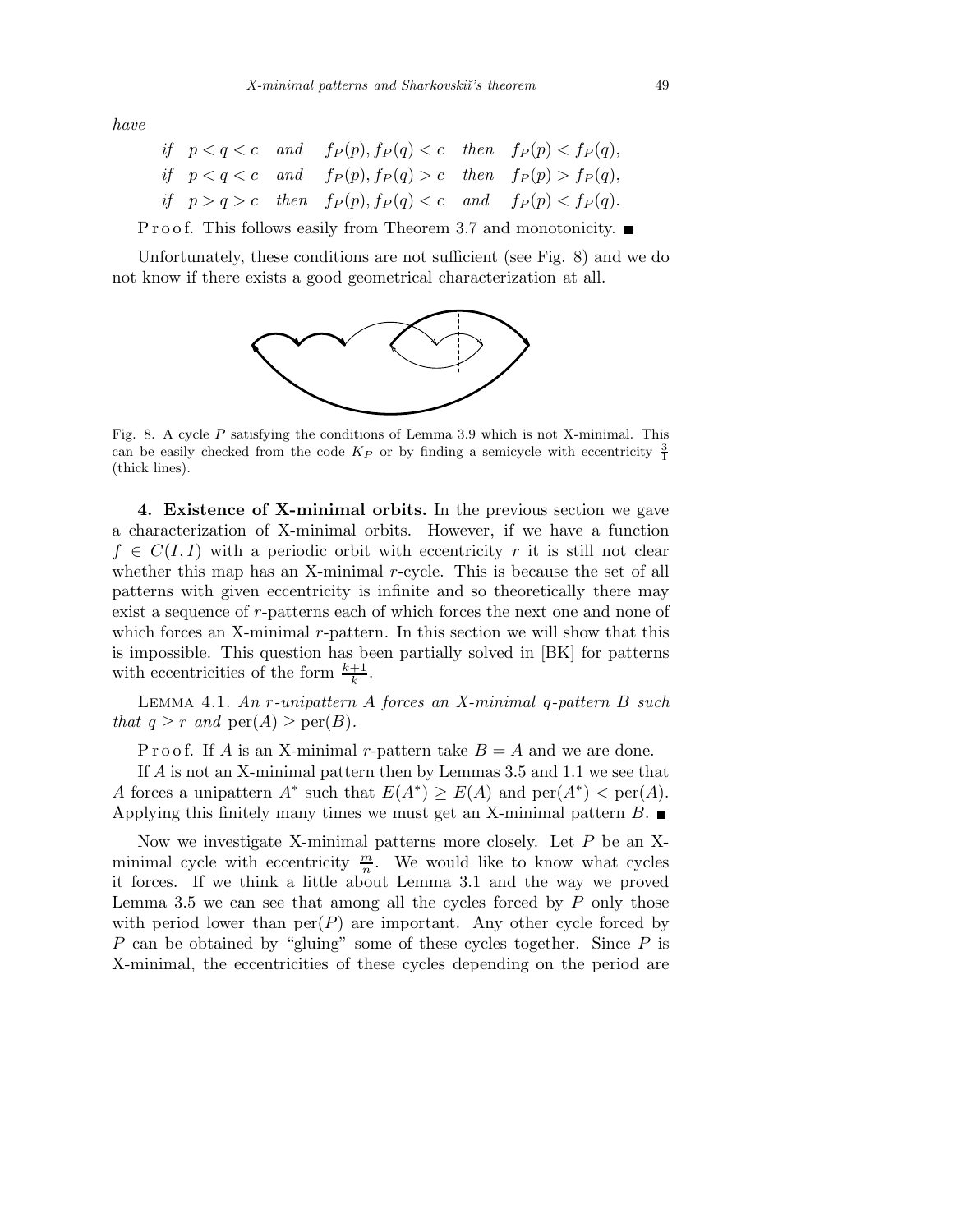bounded above by  $\left\lfloor \frac{im}{n} \right\rfloor$  for  $i = 1, \ldots, n$ . We now consider those that give us the maximal possible eccentricity with minimal possible period.

DEFINITION. Let  $m, n \in \mathbb{N}$ ,  $m > n$  coprime. The fraction  $\frac{[im/n]}{i}$  is called an  $\frac{m}{n}$ -extremal fraction if  $1 \leq i \leq n$  and  $\left[\frac{im}{n}\right]/i > \left[\frac{jm}{n}\right]/j$  for all  $j \in \{1, \ldots, i-1\}.$ 

REMARK. Note that  $\left[ im/n \right]$  and i are coprime for an  $\frac{m}{n}$ -extremal fraction  $[im/n]$  $\frac{i}{i}$ .

Lemma 4.2. Let

$$
\frac{p_{j-1}}{q_{j-1}} \le \frac{p}{q} \le \frac{p_j}{q_j}
$$

where  $\frac{p_{j-1}}{q_{j-1}} < \frac{p_j}{q_j}$  $\frac{p_j}{q_j}$  are consecutive  $\frac{m}{n}$ -extremal fractions. There are nonnegative integer numbers b,c such that  $p = bp_{j-1} + cp_j$  and  $q = bq_{j-1} + cq_j$ .

P r o o f. We will use Farey series (see e.g. [HW]). We show that  $p_{j-1}/q_{j-1}$ ,  $p_j/q_j$  are consecutive terms of the Farey series of order  $q_j$ . If not then there is a term  $p^*/q^*$  such that  $p_{j-1}/q_{j-1} < p^*/q^* < p_j/q_j$  and  $p^*/q^*$ ,  $p_j/q_j$  are consecutive terms of the Farey series of order  $q_j$ . So we have  $q^* \leq q_j$ .

If  $q^* < q_j$  then  $\frac{[q^*m/n]}{q^*}$  $\frac{m/n}{q^*}$  is an  $\frac{m}{n}$ -extremal fraction—a contradiction with the assumption that  $\frac{p_{j-1}}{q_{j-1}}, \frac{p_j}{q_j}$  $\frac{p_j}{q_j}$  are consecutive  $\frac{m}{n}$ -extremal fractions.

If  $q^* = q_j$  then from Theorem 28 of [HW] we have  $p_j q^* - p^* q_j = 1$ . But this is possible only if  $q_j = 1$ , contrary to the definition of  $\frac{m}{n}$ -extremal fractions.

Hence  $p_{j-1}/q_{j-1},p_j/q_j$  are consecutive terms of the Farey series of order  $q_i$  and our lemma follows from [HW], 3.3.

LEMMA 4.3. Let P be an X-minimal  $\frac{m}{n}$ -unicycle  $(m > n$  coprime) and  $\frac{p}{q}$ be an  $\frac{m}{n}$ -extremal fraction. Then  $f_P$  has a  $\frac{p}{q}$ -unicycle Q with  $\text{per}(Q) = p + q$ .

P r o o f. If  $p/q = m/n$  then we can set  $Q = P$ . So we can assume that  $p/q < m/n$  and let  $c \in \text{Fix}(f_P)$ .

We will show that there is a P-semicycle with eccentricity  $\frac{p}{q}$ . We will define a code  $C = \langle c_i \rangle_{i=1}^{(m+n)q}$  where

$$
c_i = \begin{cases} 0 & \text{if } f_P^{i-1}(p_1) < c, \\ 1 & \text{if } f_P^{i-1}(p_1) > c. \end{cases}
$$

Note that  $c_1 = 0$  and if  $c_i = 1$  then  $c_{i-1} = 0$  and  $c_{i+1} = 0$  (if  $i + 1 \leq$  $(m+n)q$ . There is a close connection between C and  $K_P$ :

$$
K_P(f_P^i(p_1)) = in - (m+n) \sum_{j=1}^i c_j.
$$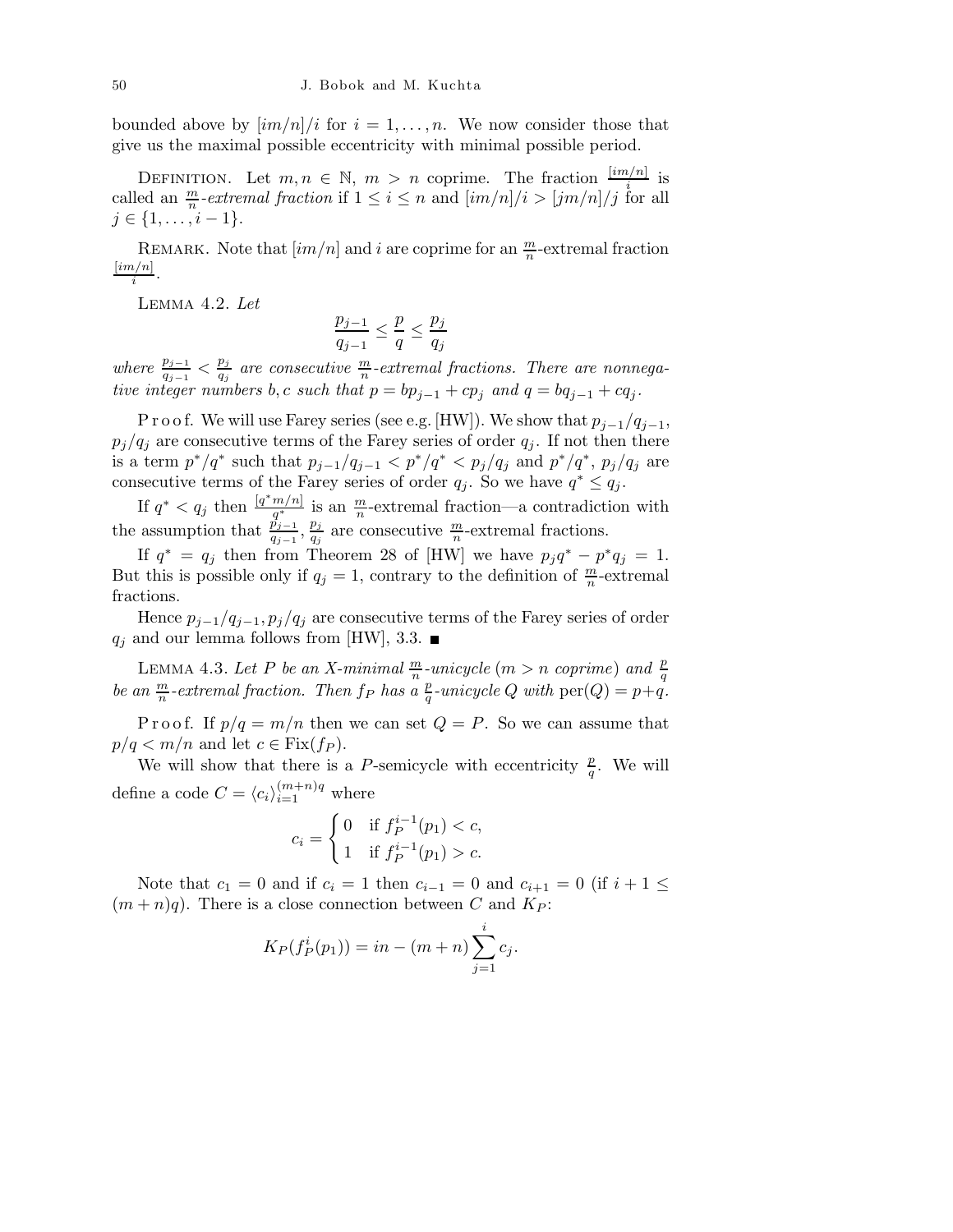We will show that there is a piece of code  $C^* = \langle c_i \rangle_{i=j+1}^{j+p+q}$  such that  $c_{j+1} = 0$ ,  $c_{j+p+q} = 1$  and  $\sum_{i=j+1}^{j+p+q} c_i = q$ .

Assume to the contrary that there is no such sequence  $C^*$ .

We will use a technique very similar to the proof of Lemma 3.4. Let  $i_j$ be such that  $c_{i_j} = 1$  and  $\sum_{i=1}^{i_j} c_i = j$  (*i<sub>j</sub>* is the position of the *j*th unit in *C*).

Note that  $K_P(p) \geq 0$  for all  $p \in P$  because P has monotone code. If  $i_q \leq p+q$  then  $K_P(f_P^{i_q})$  $P_P^{n_q}(p_1)$  < 0 (because  $p/q < m/n$ )—a contradiction. Hence  $i_q > p+q$ .

If  $i_q - i_1 < p + q$  then  $\langle c_i \rangle_{i=i_q-(p+q)}^{i_q}$  would be our sequence  $\mathcal{C}^*$ . Hence  $i_q - i_1 \geq p + q$  and because  $c_{i_q+1} = 0$  we have  $i_{q+1} > i_q + 1$  and so  $i_{q+1} - (i_1 + 1) > p + q$ . Again because there is no sequence  $C^*$  we have  $i_{q+1} - i_{1+1} \geq p+q$ . Repeating this argument we obtain

$$
i_{j+q} - i_{j+1} \ge p + q
$$

for  $1 \leq j \leq (n-1)q$ . Now using these inequalities and the fact that

 $1 < i_1 < i_q < i_q + 1 < i_{q+1} < \ldots < i_{jq}$  $\langle i_{jq}+1 \langle i_{jq+1} \langle \ldots \langle i_{nq} \rangle \langle m+n \rangle q \rangle$ 

we get the inequality

$$
(m+n)q \ge \sum_{j=1}^n (1+i_{jq}-i_{(j-1)q+1}) \ge n+n(p+q).
$$

Hence  $m/n \ge (p+1)/q$ , which contradicts the assumption that  $\frac{p}{q}$  is an m  $\frac{m}{n}$ -extremal fraction. Hence we have proved the existence of a sequence  $C^*$ .

Now we will show that the sequence  $A = \langle f_P^i(p_1) \rangle_{i=j+1}^{j+p+q+1}$  connected with  $C^*$  is a P-semicycle.

Since  $c_{j+1} = 0$  and  $c_{j+p+q} = 1$  we have  $f_P^{j+1}$  $P_P^{j+1}(p_1), f_P^{j+p+q+1}(p_1) < c.$ Moreover,

$$
K_P(f_P^{j+p+q+1}(p_1)) = K_P(f_P^{j+1}(p_1)) + pn - qm < K_P(f_P^{j+1}(p_1))
$$

and by monotonicity  $f_P^{j+p+q+1}$  $(p_1)$   $\langle f_P^{j+1}(p_1) \rangle$   $\langle c$ . Therefore A is a Psemicycle. Clearly its eccentricity is  $\frac{p}{q}$  and so by Lemma 3.2 the function  $f_P$ has a  $\frac{p}{q}$ -unicycle Q. Finally, as p, q are coprime we have  $\text{per}(Q) = p + q$ .

LEMMA 4.4. Suppose m, n are coprime, p, q are coprime and  $m/n \geq$  $p/q \geq 1$ . Then an X-minimal  $\frac{m}{n}$ -unipattern forces some  $\frac{p}{q}$ -unipattern with period  $p + q$ .

Proof. Let A be an X-minimal  $\frac{m}{n}$ -unipattern.

If  $p/q \leq p_i/q_i < m/n$  where  $\frac{p_i}{q_i}$  is an  $\frac{m}{n}$ -extremal fraction then from Lemmas 4.1 and 4.3 the pattern A forces an X-minimal  $\frac{m^*}{n^*}$ -pattern A<sup>\*</sup> such that  $p_i/q_i \leq m^*/n^*$  and  $\text{per}(A^*)$  <  $\text{per}(A)$ . But the forcing relation is transitive and so it is enough to prove that  $A^*$  forces some  $\frac{p}{q}$ -unipattern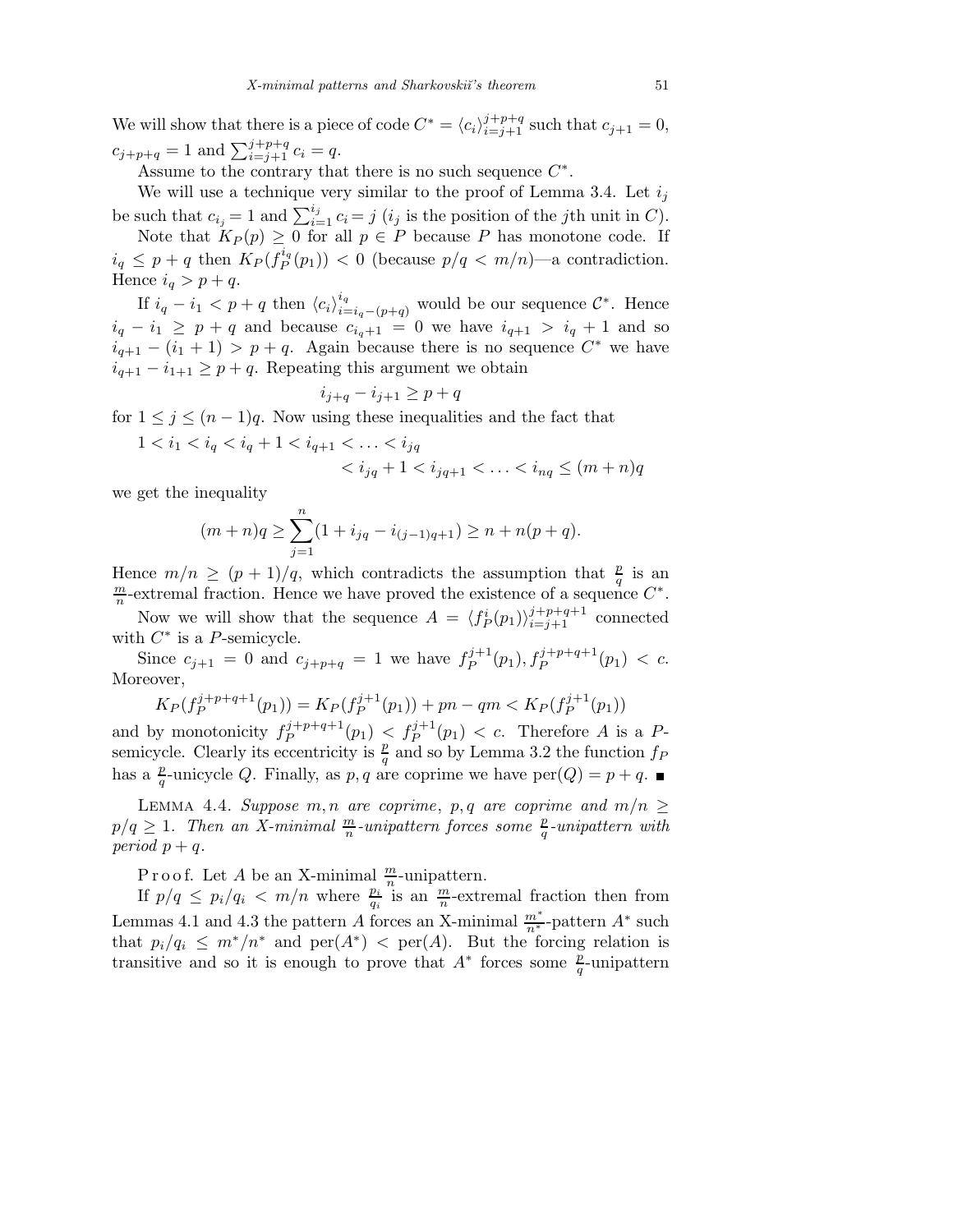with period  $p + q$ . We can repeat this reduction and since we decrease the period we must stop after finitely many steps.

Hence we can assume that  $p_{a-1}/q_{a-1} < p/q \leq p_a/q_a$  where  $\frac{p_{a-1}}{q_{a-1}}, \frac{p_a}{q_a}$  $\frac{p_a}{q_a}$  are two largest  $\frac{m}{n}$ -extremal fractions.

From Lemma 4.2 we have  $p = bp_{a-1} + cp_a$  and  $q = bq_{a-1} + cq_a$  for some nonnegative integers b,c. It is clear that  $p_a/q_a = m/n$  and  $c > 0$  because  $p_{a-1}/q_{a-1} < p/q$ .

Let P be a representative of A. By Lemma 4.3 the function  $f_P$  has a  $p_{a-1}$  $\frac{p_{a-1}}{q_{a-1}}$ -unicycle  $P_{a-1}$  with period  $p_{a-1} + q_{a-1}$  and by Lemma 2.4 there is a P-loop  $\mathcal{A}_{a-1}$  of length  $p_{a-1} + q_{a-1}$  and eccentricity  $\frac{p_{a-1}}{q_{a-1}}$  connected with this cycle.

The loop  $\mathcal{A}_P$  has length  $p_a + q_a$  and eccentricity  $\frac{p_a}{q_a}$ . Moreover, since P is X-minimal by Lemma 3.1 the loop  $\mathcal{A}_P$  is simple and therefore it contains all the intervals from  $\mathfrak{P}.$ 

Hence we can connect c times the loop  $\mathcal{A}_P$  and b times the loop  $\mathcal{A}_{a-1}$ into a single P-loop with length  $p+q$  and eccentricity  $\frac{p}{q}$ . This P-loop gives us a cycle Q (Lemma 2.3) such that  $per(Q) = p + q$  (p,q are coprime). Finally, let  $B = [Q]$  and apply Lemma 1.1.

## THEOREM 4.5. Any r-pattern forces an X-minimal r-pattern.

P r o o f. By Theorem 2.10 an r-pattern forces an r-unipattern and by Lemma 4.1 an *r*-unipattern forces an X-minimal q-pattern for some  $q \geq r$ . By Lemma 4.4 the latter forces an  $r$ -unipattern with minimal possible period. Because there are only finitely many r-patterns with this period, after repeating this procedure finitely many times we must get an X-minimal  $r$ -pattern.

We end this part with an easy algorithm for constructing all X-minimal patterns. Let us consider a cycle P with an eccentricity  $\frac{m}{n}$ . We have defined a code  $K_P : P \to \mathbb{Z}$ . Clearly different orbits have different codes. Moreover, from the code  $K_P: P \to \mathbb{Z}$  of an X-minimal  $\frac{m}{n}$ -cycle we can easily reconstruct the function  $\varphi$  of the cycle  $(P, \varphi)$  using the following simple algorithm (assume that  $P = \{1, \ldots, m+n\}$ ).

ALGORITHM 1. If  $K_P(i) - K_P(j) = m$  or  $K_P(j) - K_P(i) = n$  then  $\varphi(i) = j.$ 

We have also defined a code  $C_P$  connected with a given X-minimal cycle P. Again, from the code  $C_P = \langle c_1, \ldots, c_m \rangle$  connected with an X-minimal m  $\frac{m}{n}$ -cycle P we can easily reconstruct the code  $K_P: P \to \mathbb{Z}$  and hence the cycle  $(P, \varphi)$ .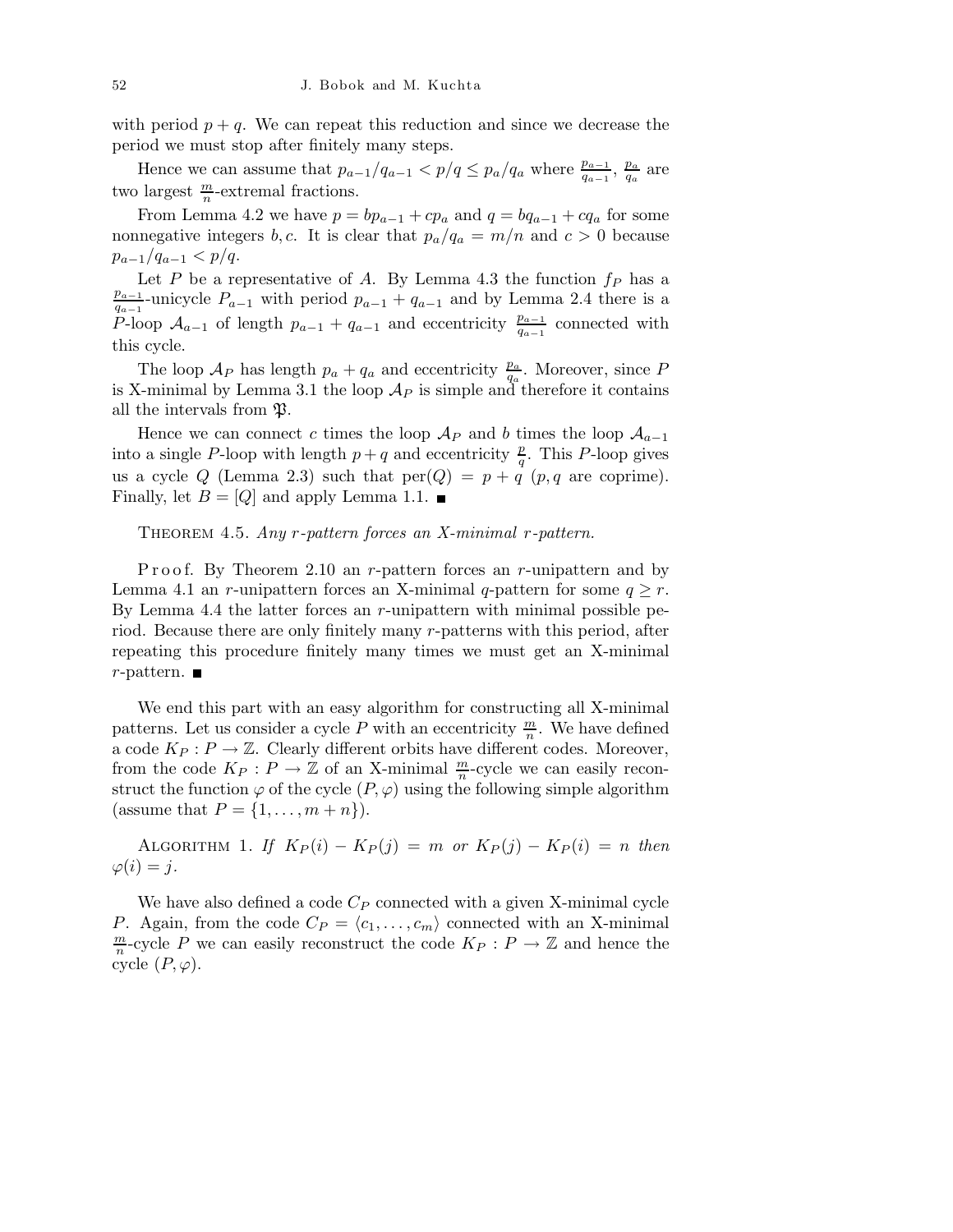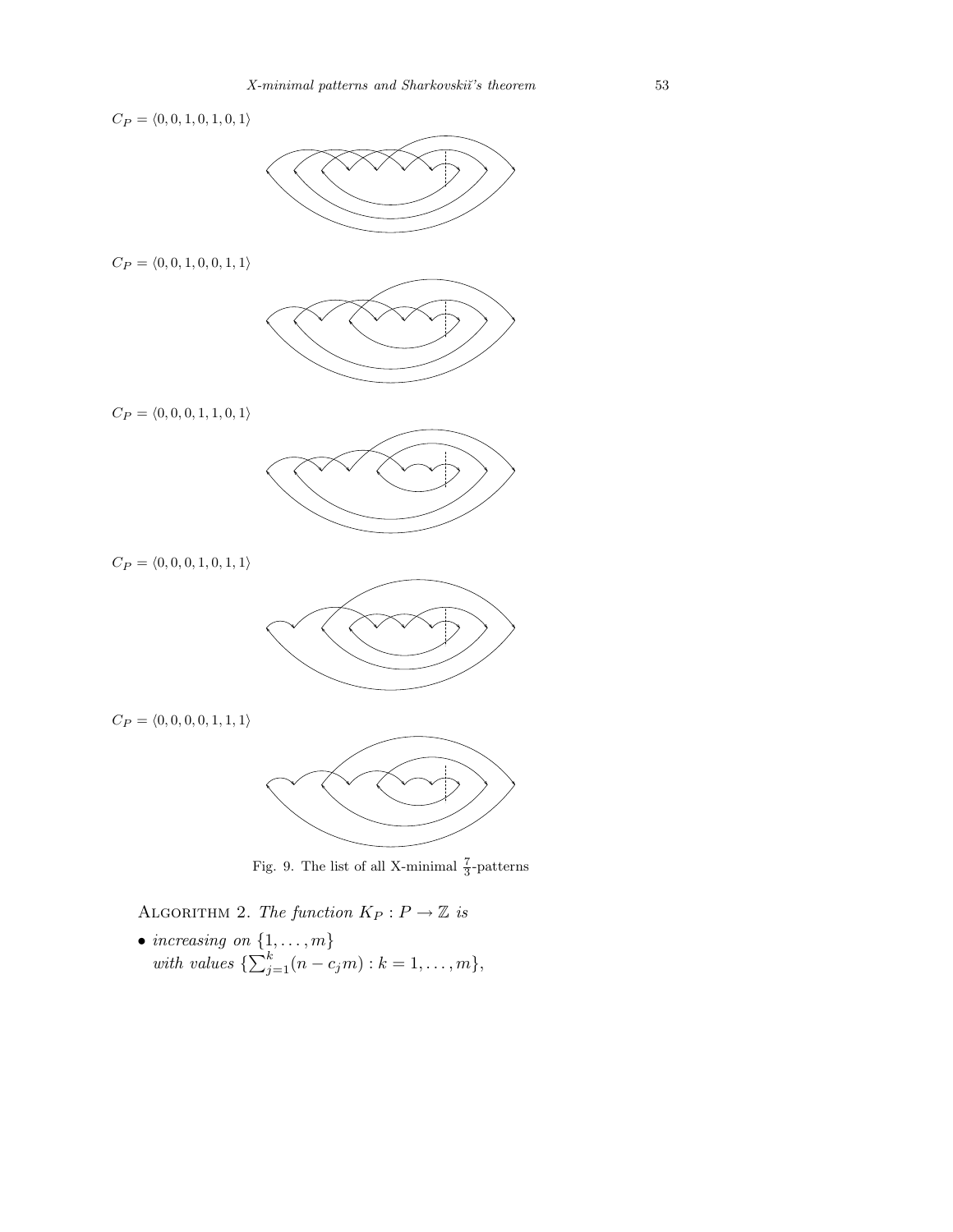• decreasing on  $\{m+1,\ldots,m+n\}$ with values  $\{m + \sum_{j=1}^{k} (n - c_j m) : c_k = 1\}.$ 

Now we take some code  $C^*$  which is only a rotation of  $C_P$ . The function  $K^*$  obtained from  $C^*$  using Algorithm 2 is nothing but  $K_P$  shifted by some negative multiple of n. Therefore if we apply Algorithm 1 to  $K^*$  we again obtain the cycle  $(P, \varphi)$ .

Hence we can get any X-minimal  $\frac{m}{n}$ -cycle by choosing a sequence  $C \in$  $C(m, n)$  where  $C(m, n) = \{\{c_i\}_{i=1}^m \in \{0, 1\}^m : \sum_{i=1}^m c_i = n\},\$  then using Algorithm 2 to get a code  $K^*$  and finally Algorithm 1 to get an X-minimal cycle. (See Fig. 9.)

Note that we get different patterns if and only if we start from  $C_1, C_2 \in$  $C(m,n)$  such that  $C_1$  is not a rotation of  $C_2$ . So we have the following simple

COROLLARY 4.6 (Proposition 4.4 of [BM]). There are  $m!/(mn!(m-n)!)$ different X-minimal  $\frac{m}{n}$ -patterns  $(m, n \text{ coprime}).$ 

REMARK. According to this corollary there is a unique X-minimal  $\frac{n+1}{n}$ pattern. This is of course the pattern of the Stefan cycle because this is the only pattern that does not force any other pattern with period  $2n + 1$  (see eg.  $[ALM]$  and clearly any pattern with period  $2n + 1$  has eccentricity at least  $\frac{n+1}{n}$ .

5. A generalization of Sharkovskii's theorem. If we look back at Lemma 3.4 and Theorems 3.7, 4.5 and 2.10 then we can see that they in fact give a generalization of a part of Sharkovskiï's Theorem for odd periods. Indeed, a pattern with period  $2k+1$  has eccentricity at least  $\frac{k+1}{k}$ , by Lemma 3.4 it forces a pattern with eccentricity  $\frac{k+2}{k+1}$ , which by Theorems 3.7, 4.5 and 2.10 forces a pattern with period  $2k + 3$ .

The part of Sharkovskii's Theorem concerning even periods is somehow hidden in eccentricity 1. So in order to get a full generalization we need to define a better type of patterns that will make a finer division of the set of all patterns with eccentricity 1.

Let us look a bit closer at a periodic orbit  $(P, \varphi)$  with  $per(P) > 1$  and  $E(P) = 1$ . It is clear that  $per(P)$  is even. So  $P = P_1 \cup P_2$  such that  $(P_i, \varphi^2)$ is a periodic orbit with period per $(P)/2$  for  $i = 1, 2$ .

We shall say that  $[(P,\varphi)]$  is a  $(2,r)$ -pattern if  $E([(P,\varphi)]) = 1$ ,  $\text{per}(P) > 1$ and  $E([(P_i, \varphi^2)]) = r$  for some  $i \in \{1, 2\}$ . Inductively we say that  $[(P, \varphi)]$  is a  $(2^k, r)$ -pattern for  $k > 1$  if  $E([(P, \varphi)]) = 1$  and  $[(P_i, \varphi^2)]$  is a  $(2^{k-1}, r)$ -pattern for some  $i \in \{1,2\}$ . Finally, we say that an *r*-pattern is a  $(1,r)$ -pattern. (See Fig. 10.)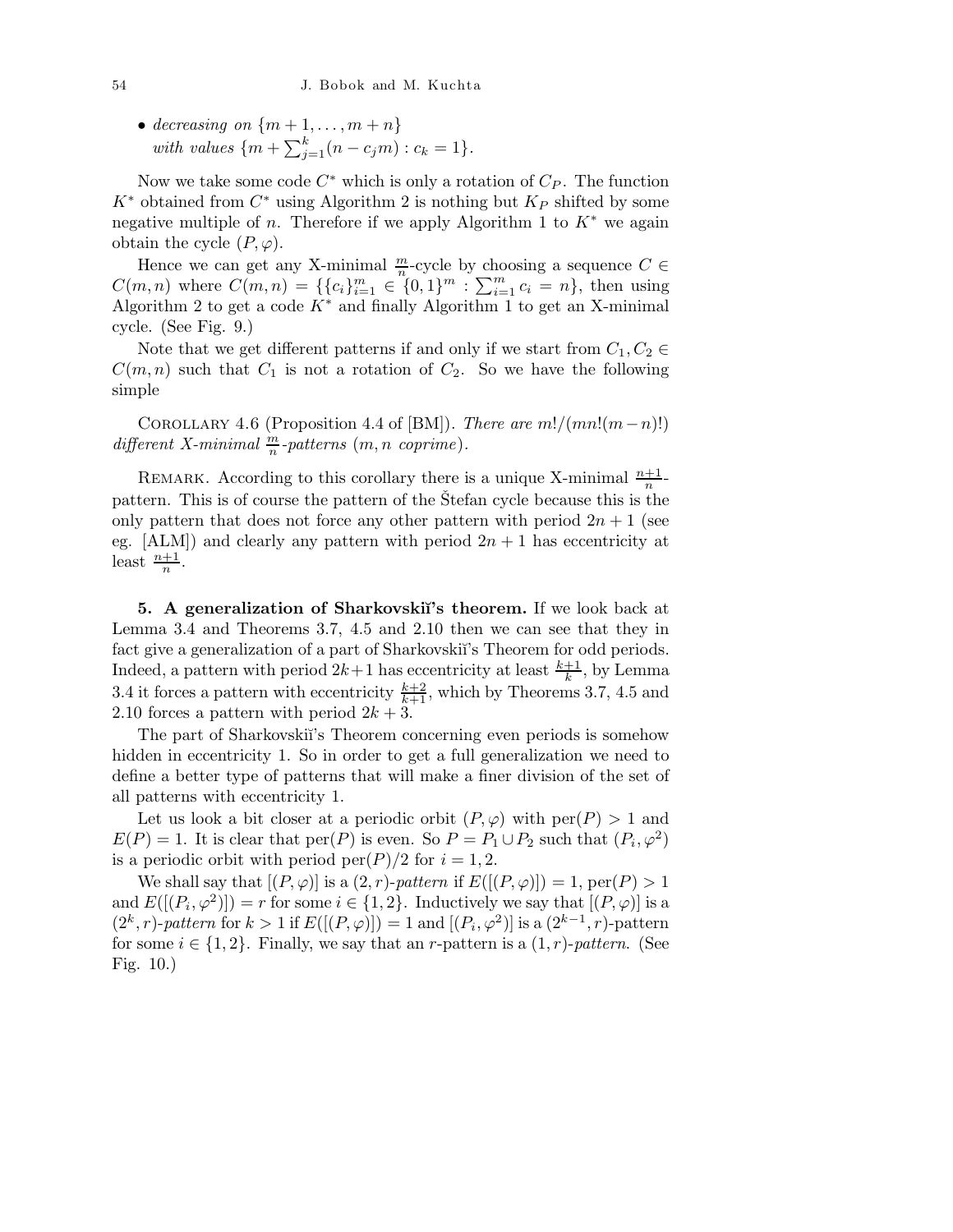A cycle  $(P, \varphi)$  with eccentricities  $\frac{1}{11}$ ,  $\frac{1}{5}$ ,  $\frac{1}{1}$ ,  $\frac{3}{1}$  and  $\frac{5}{1}$ :



 $(P, \varphi)$  is a 1-cycle so we look at  $(P_1, \varphi^2)$  and  $(P_2, \varphi^2)$ . The cycle  $(P_1, \varphi^2)$  has eccentricities  $\frac{1}{2}$ ,  $\frac{1}{1}$  and  $\frac{2}{1}$ :



The cycle  $(P_2, \varphi^2)$  has eccentricities  $\frac{1}{5}$ ,  $\frac{1}{2}$  and  $\frac{2}{1}$ :



 $(P_1, \varphi^2)$  is a 1-cycle so we look at  $(P_{1,1}, \varphi^4)$  and  $(P_{1,2}, \varphi^4)$ . The cycle  $(P_{1,1}, \varphi^4)$  has eccentricity  $\frac{2}{1}$ :



The cycle  $(P_{1,2}, \varphi^4)$  has eccentricity  $\frac{2}{1}$ :



Fig. 10. The pattern  $[(P,\varphi)]$  has types  $(1, \frac{11}{1}), (1, \frac{5}{1}), (1, \frac{3}{1}), (1, \frac{1}{1}), (2, \frac{5}{1}), (2, \frac{2}{1}), (2, \frac{1}{1})$ and  $(4, \frac{2}{1})$ .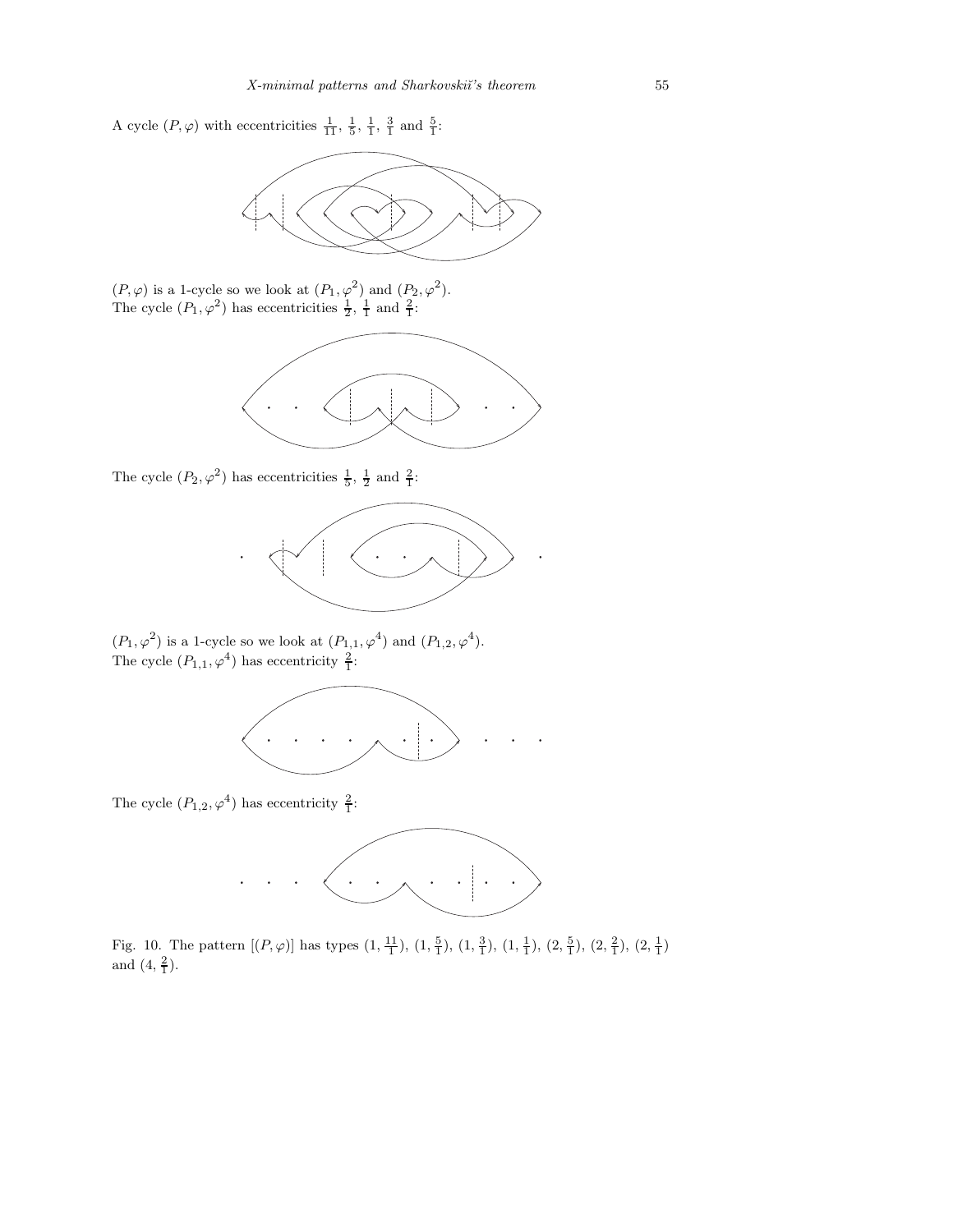We define a space  $\mathcal{X} = \{(2^k, a) : k \in \mathbb{N} \cup \{0\}, a \in \mathbb{R} \cup \{\infty\}, a \geq 1\} \cup$  $\{(2^{\infty}, 1)\}\$ and a total ordering relation on X such that

$$
(2^{k-1},a) > (2^{k-1},b) > (2^k,a) > (2^\infty,1) > (2^k,1) > (2^{k-1},1)
$$

for any  $a, b \in \mathbb{R} \cup \{\infty\}$  such that  $a > b > 1$  and  $k \in \mathbb{N}$ . For any  $(a, b) \in \mathcal{X}$  we define

$$
\mathcal{X}(a,b) = \{(c,d) \in \mathcal{X} : (a,b) \ge (c,d), c \in \mathbb{N}, d \in \mathbb{Q}\},
$$
  

$$
\mathcal{X}_0(a,b) = \{(c,d) \in \mathcal{X} : (a,b) > (c,d), c \in \mathbb{N}, d \in \mathbb{Q}\}.
$$

Now we may state

THEOREM 5.1 (Generalized Sharkovskiı̆'s Theorem). (i)  $Any (a, b)$ -pattern forces a  $(c,d)$ -pattern for any  $(c,d) \in \mathcal{X}(a,b)$ .

(ii) For any  $(a, b) \in \mathcal{X}$  there is a function  $f \in C(I, I)$  such that f exhibits a  $(c,d)$ -pattern if and only if  $(c,d) \in \mathcal{X}(a,b)$ .

(iii) For any  $(a, b) \in \mathcal{X}$  there is a function  $f \in C(I, I)$  such that f exhibits a  $(c,d)$ -pattern if and only if  $(c,d) \in \mathcal{X}_0(a,b)$ .

 $(iv)$  A  $(2^k, \frac{m}{n})$  $\frac{m}{n}$ )-pattern with  $\frac{m}{n} > 1$  (m, n coprime) forces a pattern with period  $2^k(m+n)$ . A  $(2^k, 1)$ -pattern forces a pattern with period  $2^k$ .

P r o o f. Part (i) will be proved as Lemma 5.9 and part (iv) will be proved as Lemma 5.10. Part (iii) will be proved as Lemma 5.16 and finally part (ii) will follow directly from Lemmas 5.15, 5.16 and Claim 5.17.  $\blacksquare$ 

In order to prove the theorem above we need the notion of block structure.

Let  $(P, \varphi)$  be a cycle of period n and  $B = [(\{1, \ldots, m\}, \psi)]$  be a pattern of period m. Let  $P = \{p_1, \ldots, p_n\}$  have the spatial labeling. We say that  $(P, \varphi)$  has a block structure over B if  $n = sm$ ,  $P = P_1 \cup ... \cup P_m$  with  $P_i = \{p_{(i-1)s+1}, \ldots, p_{(i-1)s+s}\}\text{ for all }i = 1,\ldots,m\text{ and }\varphi(P_i) = P_{\psi(i)}.\text{ Each }$ of the sets  $P_i$  will be called a *block* of  $P$ . In other words, we could consider each block as a "fat" point and  $P$  as a "fat" cycle with pattern  $B$  (see Fig. 11).



Fig. 11. A pattern which has a block structure over a pattern with period 4

Assume that P has a block structure over B and  $(Q, \psi)$  is a cycle with pattern B. Then we also say that P has a block structure over  $(Q, \psi)$ . If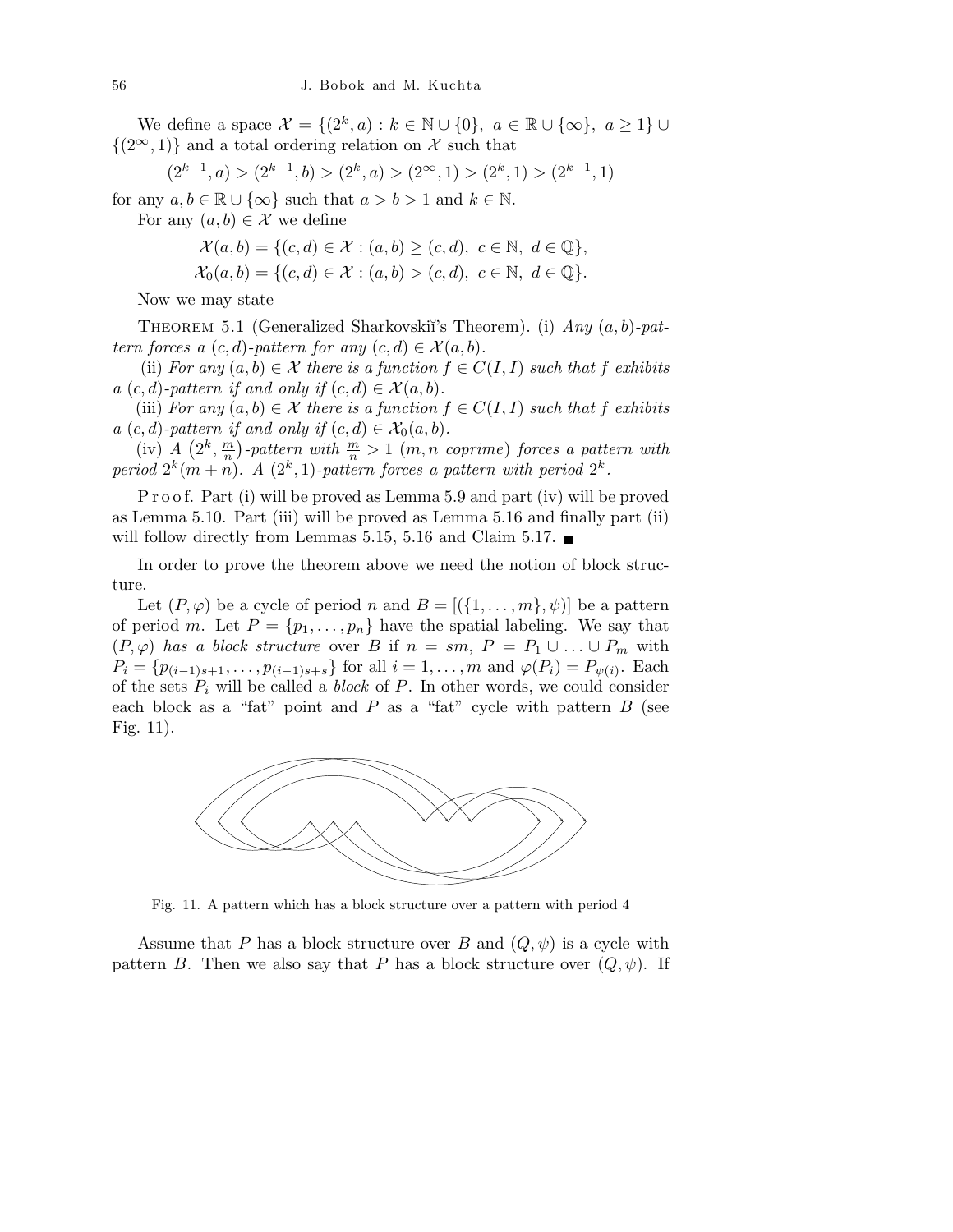P has a block structure over B (respectively over  $Q$ ) we also say that the pattern  $[P]$  has a block structure over B (respectively over Q).

Note that if  $(P, \varphi)$  has a block structure over a pattern of period m, then  $(P_i, \varphi^m)$  is a cycle of period  $per(P)/m$  for all *i*.

If a cycle (pattern) has a block structure over a pattern with period 2 then we say that it has a division.

We already have enough information about patterns of type  $(1,r)$  but we have no information about the forcing relation for patterns of type  $(2^k, r)$ where  $k \in \mathbb{N}$ . So take a  $(2^k, r)$ -pattern and let  $(P, \varphi)$  be its representative. Because  $k > 1$  our pattern is also a  $(2, q)$ -pattern (either  $q = 1$  or  $q = r$ ). Hence  $\text{per}(P) = 2n$  where  $n \in \mathbb{N}$ . There are two possibilities. Either P has a division or not. In the latter case we can use the following lemma.

LEMMA 5.2 (Proposition 3.4 of [LMPY]). Let A be a pattern with  $per(A)$  $= 2n$  that does not have a division (so  $n > 1$ ). Then if n is odd, the pattern A forces a pattern with period n. If n is even it forces a pattern with period  $n+1$ .

Hence we have the following simple

Corollary 5.3. A pattern with period greater than 1 which does not have a division forces a  $(1,q)$ -pattern for some  $q > 1$ .

P r o o f. This is straightforward from Lemma 5.2.  $\blacksquare$ 

Now we will look closely at the patterns that have a division. Let  $(P, \varphi)$ be a representative of such a pattern. Obviously P is a unicycle,  $E(P) = 1$ and per(P) > 1. We can look at the two cycles  $(P_1, \varphi^2)$  and  $(P_2, \varphi^2)$ . If we have information about the types of patterns forced by  $[P_1]$  and  $[P_2]$  we can deduce information about the patterns forced by [P]. More precisely, we have

LEMMA 5.4. Let  $(P, \varphi)$  be a representative of a pattern with division and  $P_1 \subset P$  such that  $(P_1, \varphi^2)$  is a cycle. If  $[P_1]$  forces an  $(a, b)$ -pattern A then [P] forces a  $(2a, b)$ -pattern with division and period  $2 \text{ per}(A)$ .

P r o o f. Suppose  $[P_1]$  forces an  $(a, b)$ -pattern A. Consider the function  $f_P^2$  and the interval  $I = \text{conv}(P_1)$ . Because P has a division we have  $f_P(P_1) = P_2$ ,  $f_P(P_2) = P_1$  and  $conv(P_1) \cap conv(P_2) = \emptyset$ . Hence  $f_P^2|_I \in C(I,I)$ . But  $f_P^2|_I$  exhibits the pattern  $[P_1]$  (it has the cycle  $P_1$ ) and therefore it has a cycle  $Q_1$  which is a representative of the pattern A. Let  $f_P(Q_1) = Q_2$  and  $Q = Q_1 \cup Q_2$ . Clearly  $(Q, f_P|_Q)$  is a cycle. We have  $Q_2 \subset \text{conv}(P_2)$  and therefore Q has a division,  $E(Q) = 1$  and  $\text{per}(Q) > 1$ . Hence  $[Q]$  is a  $(2a, b)$ -pattern with division. Clearly  $\text{per}(Q) = 2 \text{per}(A)$ .

LEMMA 5.5. A  $(1,r)$ -pattern with  $r > 1$  forces a  $(2,q)$ -pattern with division for each  $q \geq 1$ .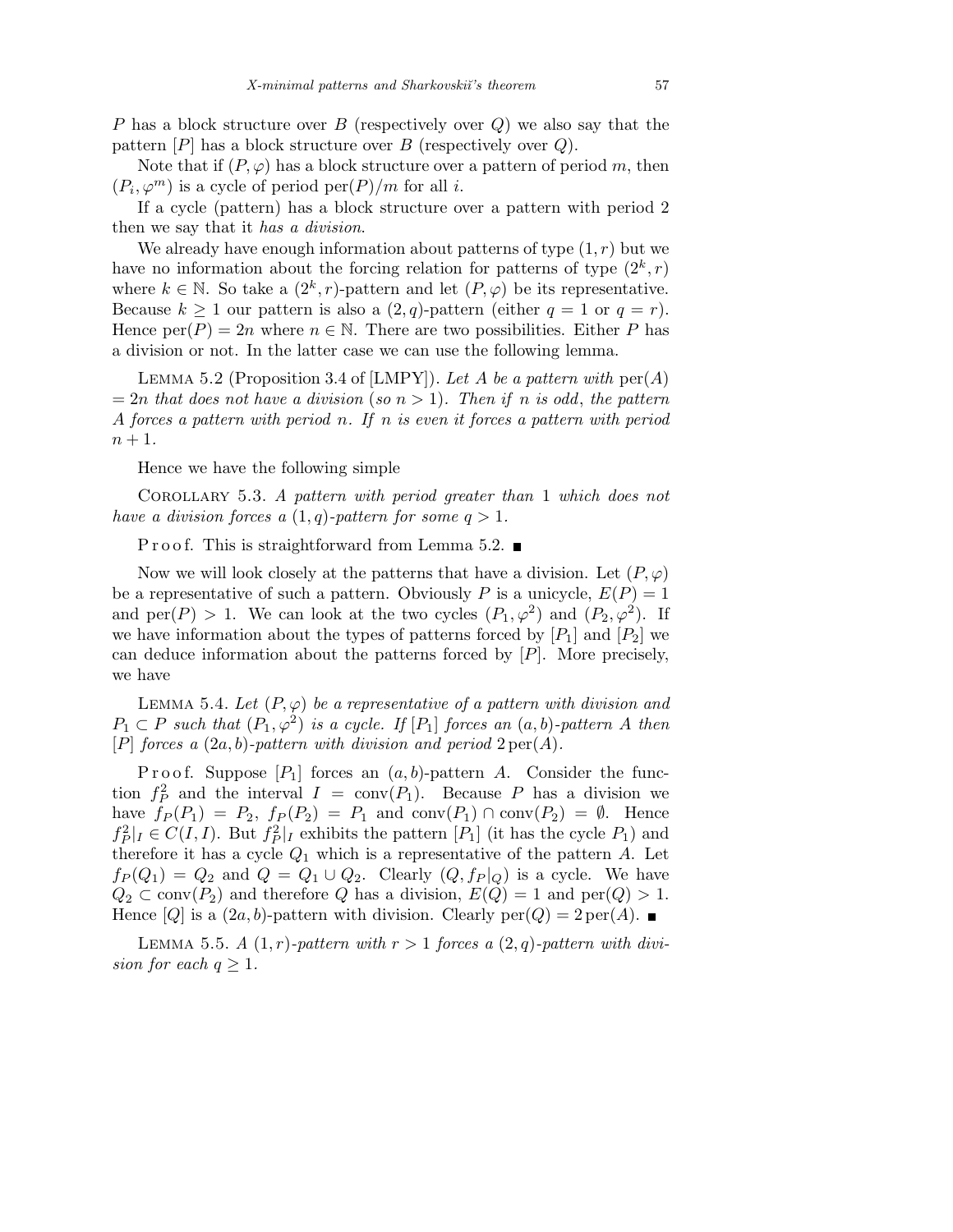Proof. Let A be a  $(1,r)$ -pattern with  $r > 1$ . There is a  $k \in \mathbb{N}$  such that  $r > (k+1)/k$ . By Theorems 2.10 and 4.5, A forces an X-minimal  $(1, \frac{k+1}{k})$  $\frac{+1}{k}$ )-pattern (which must be a Stefan pattern). So we may assume that A is a Stefan pattern and  $(P = \{p_1, \ldots, p_{2k+1}\}, \varphi)$  is its representative. We have

$$
\varphi(p_1) = p_{k+1},
$$
  
\n
$$
\varphi(p_i) = \begin{cases} p_{2k+3-i} & \text{for } i = 2, ..., k+1, \\ p_{2k+2-i} & \text{for } i = k+2, ..., 2k+1, \end{cases}
$$

and  $p_{k+1} < c < p_{k+2}$  for  $c \in \text{Fix}(f_P)$ . So  $\mathfrak{P} = \{J_i\}_{i=1}^{2k+1}$  and

$$
J_1 \xrightarrow{P} J_j \quad \text{for } j = k+1, ..., 2k+1,
$$
  
\n
$$
J_j \xrightarrow{P} J_{2k+3-j} \quad \text{for } j = 2, ..., k+1,
$$
  
\n
$$
J_j \xrightarrow{P} J_{2k+2-j} \quad \text{for } j = k+2, ..., 2k+1,
$$
  
\n
$$
J_{k+2} \xrightarrow{P} J_{k+1}.
$$

Note that only  $J_1$  and  $J_{k+2}$  P-cover more than one interval. Hence

$$
A = \overbrace{\langle J_{k+2}, J_{k+1}, \dots, J_{k+2}, J_{k+1} \rangle}^{s+1 \text{ times } J_{k+2}, J_{k+1}} + \langle J_{k+2}, J_k, J_{k+3}, J_{k-1}, \dots, J_{2k+1}, J_1 \rangle
$$

is a P-loop of length  $2(k+s+1)$ . Because the interval  $J_1$  is only once in the loop A and  $A \neq A_P$  the cycle Q given by the P-loop A has period  $2(k +$  $s + 1$ ). We can write  $Q = \{q_1, \ldots, q_{2(k+s+1)}\}$  with spatial labeling. By the alternating structure of A, whenever  $f_P(q_i) = q_j$  we have  $c \in \text{conv}(\{q_i, q_j\})$ and so Q has a division. Moreover, because  $f_P$  is monotone on  $[p_2, p_{2k+1}]$ we have

$$
f_P(q_1) = q_{k+s+2},
$$
  
\n
$$
f_P(q_i) = \begin{cases} q_{2(k+s+2)-i} & \text{for } i = 2, ..., k+s+1, \\ q_{2(k+s+1)+1-i} & \text{for } i = k+s+2, ..., 2(k+s+1). \end{cases}
$$

Take  $Q_1 = \{q_1, \ldots, q_{k+s+1}\}\$ . Then  $(Q_1, f_P^2|_{Q_1})$  is a cycle and

$$
f_P^2(q_1) = q_{k+s+1},
$$
  
\n
$$
f_P^2(q_i) = q_{i-1} \quad \text{for } i = 2, ..., k+s+1.
$$

Hence the cycle  $Q_1$  is a  $\frac{k+s}{1}$ -unicycle. Since we can choose s arbitrarily large we are done by Theorem 2.10 and Lemma 5.4.

In order to be able to use Lemma 5.5 effectively we must use patterns with a special structure.

DEFINITION. Let A be a  $(2^k, r)$ -pattern and  $(P_1^0, \varphi)$  be a representative of A. From the definition of  $(2^k, r)$ -pattern we see that for  $1 \leq j \leq k$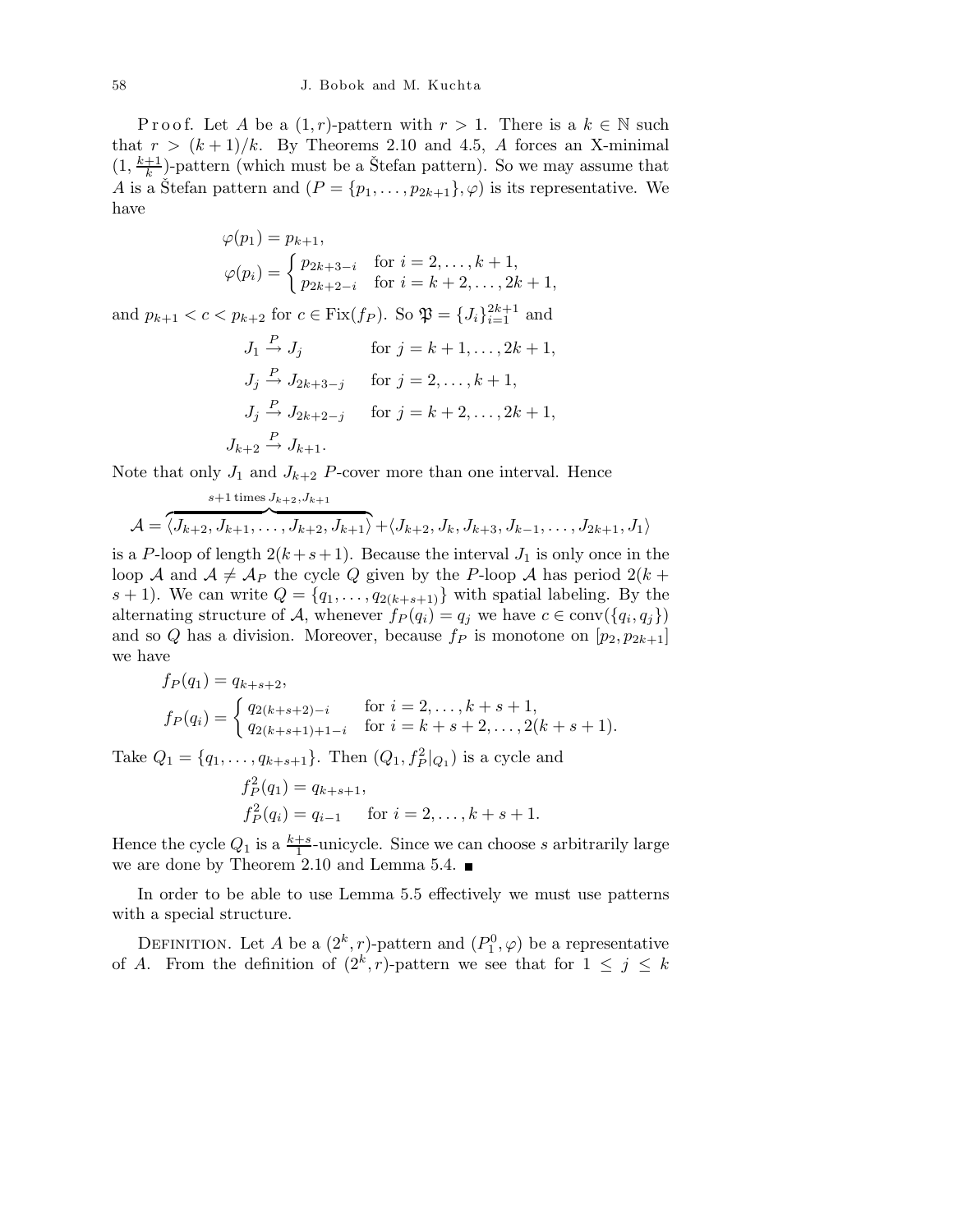there are sets  $P_1^j$  $P_1^j, P_2^j$  such that  $P_1^{j-1} = P_1^j \cup P_2^j$  $2^j$ ,  $\varphi^{2^{j-1}}(P_1^j)$  $P_1^j$  =  $P_2^j$  $n_2^j$  and  $(P_1^j$  $(2^{k-j}, r)$ -cycle. The sequence  $\langle P_1^j \rangle$  $\binom{p}{1}$ <sub>j=0</sub> of sets will be called  $(2<sup>k</sup>, r)$ -determining. Moreover, if the cycle  $(P_1^j)$  $\phi_1^j, \varphi_2^{j}$ ) has a division for all  $j < k$  then the sequence  $\langle P_1^j \rangle$  $\int_{1}^{j}$   $\int_{j=0}^{k}$  will be called *splitting*. In this case we say that the pattern A has a splitting  $(2^k, r)$ -determining sequence (see Fig. 12).

 $(P_1^0, \varphi)$ 



Fig. 12. A  $(2^2, \frac{2}{1})$ -pattern with a splitting  $(2^2, \frac{2}{1})$ -determining sequence  $\langle P_1^j \rangle_{j=0}^2$ 

LEMMA 5.6. An  $(a, b)$ -pattern with an  $(a, b)$ -determining sequence which is not splitting forces a  $(c,d)$ -pattern A for some  $c < a$  and  $d > 1$  such that any  $(c, e)$ -determining sequence of A is splitting.

Proof. Let  $(P_1^0, \varphi)$  be a representative of our  $(a, b)$ -pattern and  $\langle P_1^j$ Proof. Let  $(P_1^0, \varphi)$  be a representative of our  $(a, b)$ -pattern and  $\langle P_1^j \rangle_{j=0}^k$ <br>be an  $(a, b)$ -determining sequence which is not splitting. Take the smallest  $j < k$  such that the cycle  $(P_1^j)$  $\mathbf{Q}_1^{j}, \varphi^{2^j}$  does not have a division. Using Corollary 5.3 and repeatedly Lemma 5.4 we find that our pattern forces a  $(c, d)$ -pattern such that  $c = 2^j < a$  and  $d > 1$ . We can repeat the same procedure for the new  $(c, d)$ -pattern and after finitely many steps we must get a pattern A with splitting determining sequences.  $\blacksquare$ 

LEMMA 5.7. A  $(2^k, r)$ -pattern with  $r > 1$  and a splitting  $(2^k, r)$ -determining sequence forces a  $(2^k, q)$ -pattern for any  $q \in \mathbb{Q}$  such that  $r \geq q \geq 1$ .

P r o o f. This follows easily from Theorem 2.10 and Lemma 5.4.  $\blacksquare$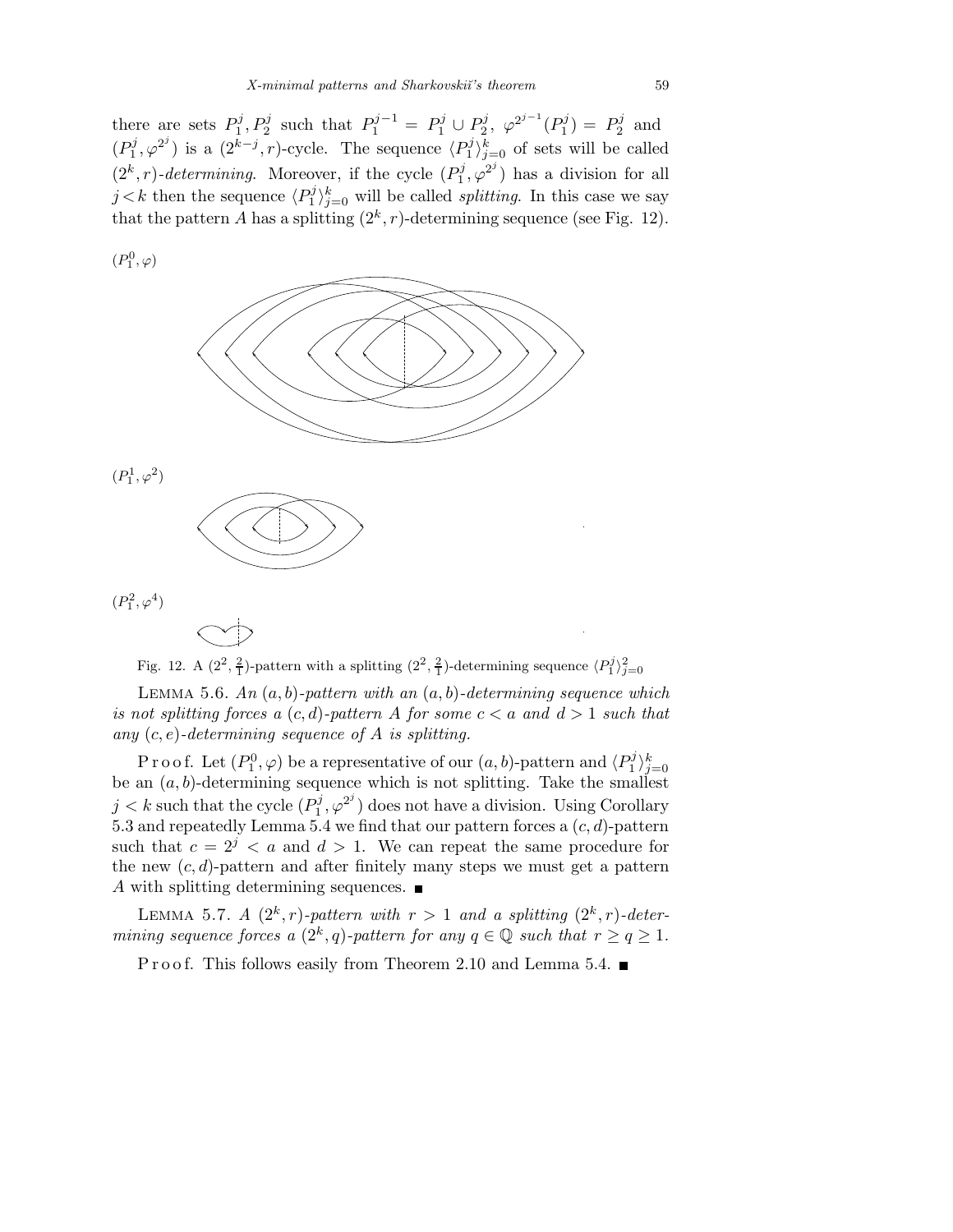LEMMA 5.8. A  $(2^k, r)$ -pattern with  $r > 1$  and a splitting  $(2^k, r)$ -determining sequence forces a  $(2^{k+1}, q)$ -pattern for any  $1 \leq q \in \mathbb{Q}$ .

P r o o f. This follows easily from Lemmas 5.5 and 5.4.  $\blacksquare$ 

Now we are quite ready to prove two parts of Theorem 5.1.

LEMMA 5.9. An  $(a, b)$ -pattern forces a  $(c, d)$ -pattern for any  $(c, d) \in$  $\mathcal{X}(a,b).$ 

Proof. Lemma 5.6 shows that an  $(a, b)$ -pattern A forces an  $(a^*, b^*)$ pattern B with splitting  $(a^*,b^*)$ -determining sequence for some  $(a^*,b^*) \geq$  $(a, b)$ . If  $b^* > 1$  then using Lemmas 5.7 and 5.8 inductively we see that B forces a  $(c, d)$ -pattern for any  $(c, d) \leq (a^*, b^*)$  such that  $c \geq a^*$ .

Now if  $(c, d) \leq (a^*, b^*)$  and  $c < a^*$  then  $d = 1$ . But from the definition it is clear that an  $(a^*,b^*)$ -pattern is a  $(c,1)$ -pattern for any  $(c,1) \leq (a^*,b^*)$ such that  $c < a^*$ .

So B forces a  $(c, d)$ -pattern for each  $(c, d) \in \mathcal{X}(a^*, b^*)$ . But A forces B and  $(a^*,b^*) \geq (a,b)$ . Hence we are done because the forcing relation is transitive.

LEMMA 5.10.  $A\left(2^k,\frac{m}{n}\right)$  $\binom{m}{n}$ -pattern with  $m/n > 1$   $(m, n \text{ coprime})$  forces a  $\left(2^k,\frac{m}{n}\right)$  $\binom{m}{n}$ -pattern with period  $2^k(m+n)$ . A  $(2^k, 1)$ -pattern forces a  $(2^k, 1)$ pattern with period  $2^k$ .

P r o o f. Using Lemmas 5.6 and 5.5 as in the proof of Lemma 5.9 we see that a  $(2^k, \frac{m}{n})$  $\frac{m}{n}$ )-pattern forces a  $(2^k, \frac{m}{n})$  $\frac{m}{n}$ )-pattern A with a splitting  $(2^k, \frac{m}{n})$  $\frac{m}{n}$ )determining sequence. Let  $(P_1^0, \varphi)$  be a representative of A and  $\langle P_1^j \rangle$  $\binom{pj}{1}^k_{j=0}$  be the splitting  $(2^k, \frac{m}{n})$  $\frac{m}{n}$ )-determining sequence. So  $[P_1^k]$  is an  $\frac{m}{n}$ -pattern. Using Theorems 4.5 and 3.7 together with Lemma 3.4 we deduce that  $[P_1^k]$  forces an  $\frac{m}{n}$ -pattern with period  $m+n$  or period 1 if  $m/n = 1$ . Finally, repeatedly applying Lemma 5.4 we are done.

So we have only two parts of Theorem 5.1 left to prove. As you may already have guessed, knowledge of X-minimal  $(a, b)$ -patterns will be very useful for proving them. So first

DEFINITION. An  $(a, b)$ -pattern which does not force any other  $(a, b)$ pattern will be called an X-minimal  $(a, b)$ -pattern.

We will try to prove that some patterns are X-minimal  $(a, b)$ -patterns. For this we need to define a special type of block structure.

Let  $(P, \varphi)$  be a cycle and A, B be patterns. We say that  $(P, \varphi)$  is an A-extension of B if P has a block structure over  $B, \varphi$  is monotone on each block of P except at most one and, with the notation from the definition of block structure,  $(P_i, \varphi^m)$  has pattern A for some  $i \in \{1, ..., m\}$  (in fact, this does not depend on i). As above, if P is an A-extension of B and  $(Q, \psi)$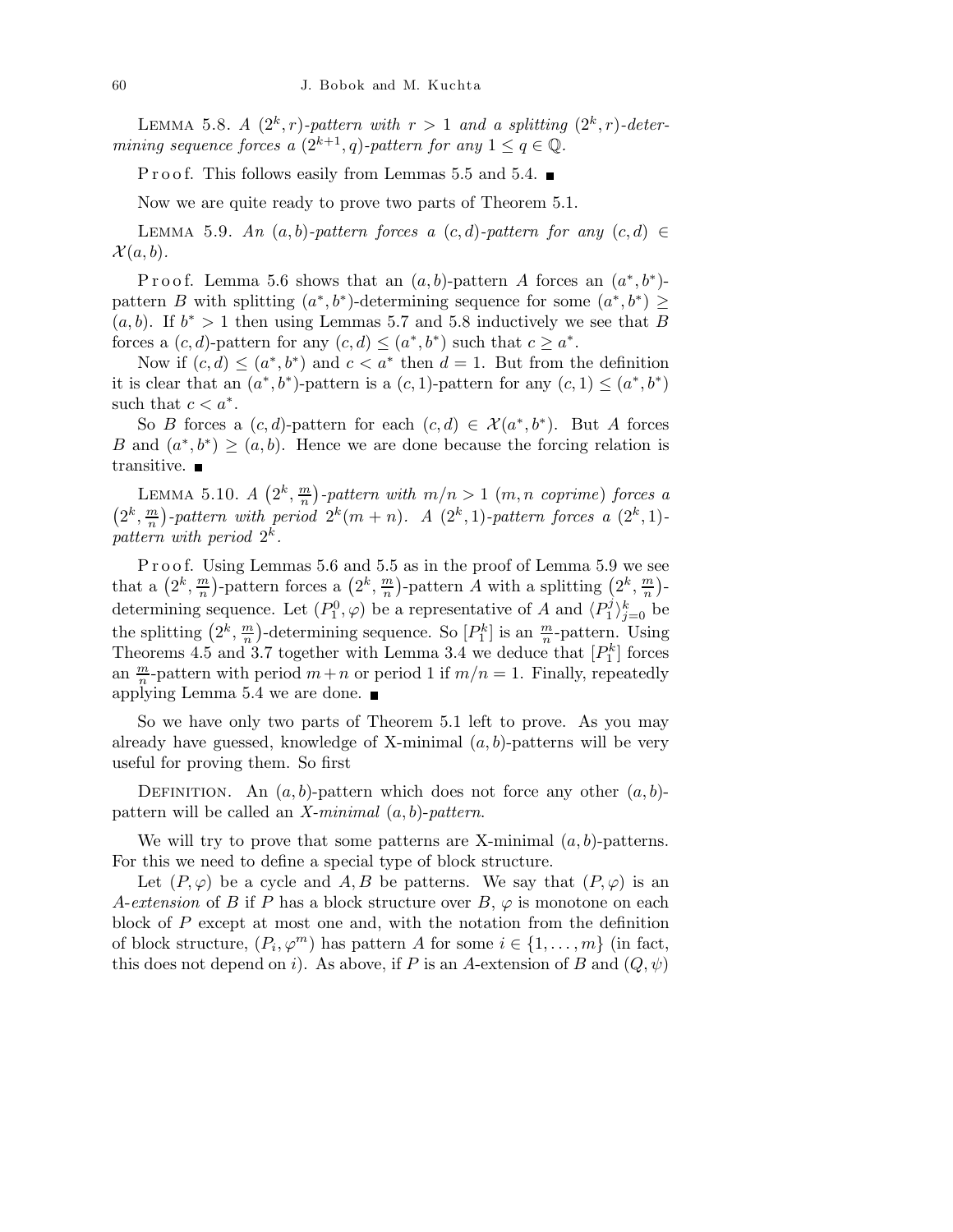is a cycle with pattern B, then we say that P is an A-extension of  $(Q, \psi)$ . We also say that  $[P]$  is an A-extension of B (respectively of Q) if P is an A-extension of  $B$  (respectively of  $Q$ ).

We define two special types of A-extension. An A-extension where  $per(A)$ 

 $= 2$  will be called a 2-*extension*. An A-extension where A is an X-minimal r-pattern will be called an r-extension.

A cycle will be called simple if it can be obtained from a cycle of period 1 by making 2-extensions k times and then one r-extension for some  $k \in \mathbb{N}$ and  $r \in \mathbb{Q}$ . A pattern of a simple cycle will be called a *simple pattern*.

Note that a simple pattern obtained from a cycle of period 1 by making 2-extensions k times and then one r-extension will be a  $(2^k, r)$ -pattern. Moreover, if A is a simple  $(2^k, r)$ -pattern and B is a simple pattern of period  $2<sup>s</sup>$  then an A-extension of B will be a simple  $(2<sup>k+s</sup>, r)$ -pattern (see Fig. 13).



Fig. 13. An example of a simple  $(4, \frac{3}{1})$ -cycle *P* and the function  $f_P$ 

LEMMA 5.11 (Proposition 2.10.6 of  $[ALM]$ ). Let  $A, B, C, D$  be patterns such that  $C$  is an A-extension of  $B$  and  $C$  forces  $D$ . Then either  $B$  forces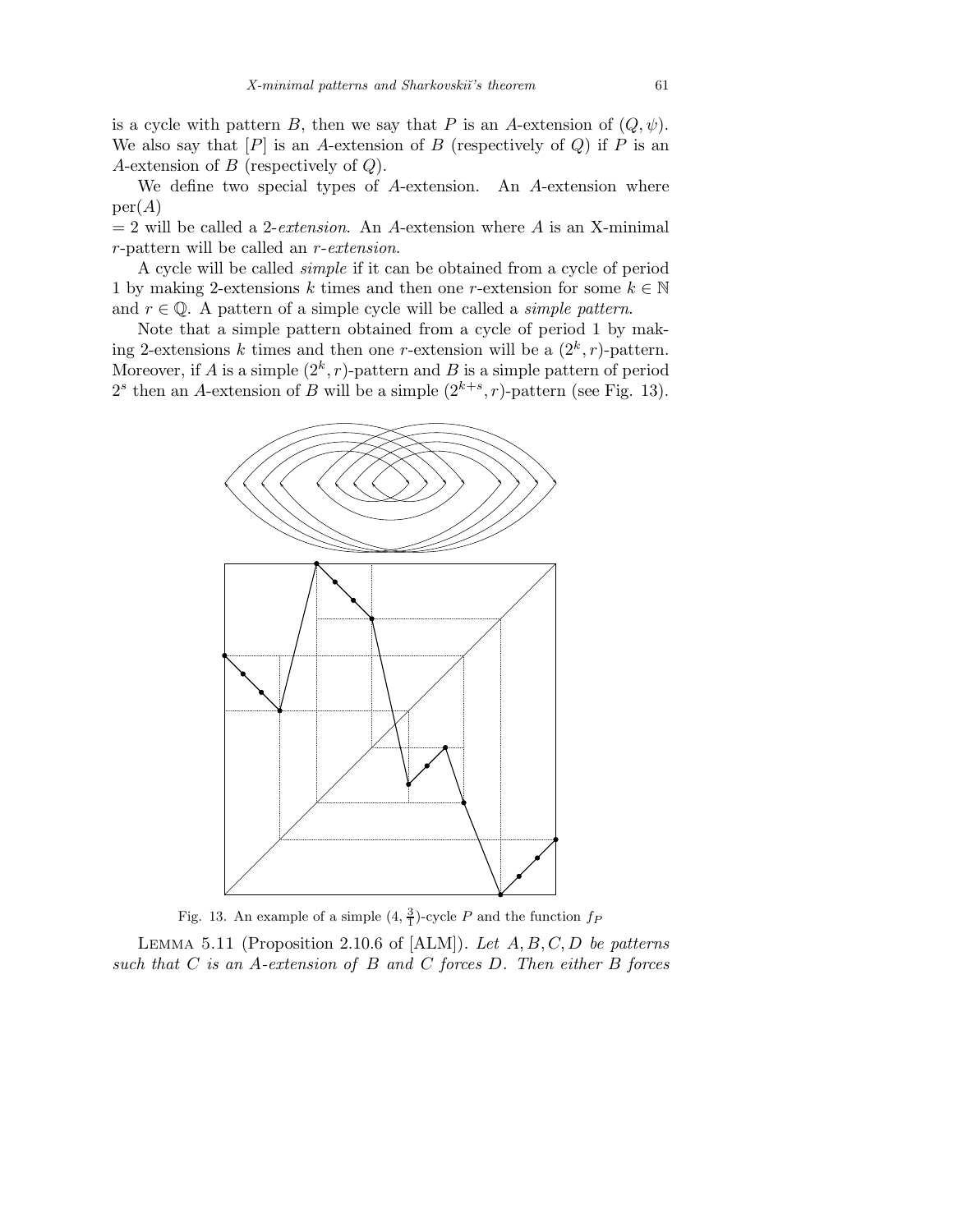D or D is an  $A^*$ -extension of B for some pattern  $A^*$  forced by A. If  $C \neq D$ then in the last case  $A^* \neq A$ .

LEMMA 5.12 (Lemma 2.11.4 of  $[ALM]$ ). Let  $C, B, D$  be patterns such that C is a 2-extension of B and C forces D. Then either  $C = D$  or B forces D.

The next lemma is only a slight modification of Lemma 2.11.5 of [ALM].

LEMMA 5.13. Let C be a simple pattern of period  $2^k$ ,  $k \geq 0$ . If C forces a pattern D where  $D \neq C$  then D is a simple pattern of period  $2^i$ ,  $i < k$ .

P r o o f. We use induction. For  $k = 0$  this is obvious. Assume that we know it for simple patterns of period  $2^{k-1}$ . If C is a simple pattern of period  $2^k$ , then C is a 2-extension of a simple pattern of period  $2^{k-1}$ . If C forces D then we are done by Lemma 5.12 and the induction hypothesis.  $\blacksquare$ 

THEOREM 5.14. A simple pattern is X-minimal.

Proof. Let C be a simple  $(2^k, r)$ -pattern. Then there is an X-minimal r-pattern A and a simple pattern B of a period  $2^k$  such that C is an Aextension of B. If  $r = 1$  then we are done by Lemma 5.13. Assume now that  $r > 1$  and D is a  $(2^k, r)$ -pattern such that C forces D. Then by Lemmas 5.11 and 5.13, D is an  $A^*$ -extension of B where A forces  $A^*$ . But  $E(A^*) = r$ because D is a  $(2^k, r)$ -pattern. Finally,  $A = A^*$  since A is an X-minimal r-pattern, and  $D = C$  from Lemma 5.11.

Now we are ready to prove the remaining two parts of Theorem 5.1.

LEMMA 5.15. Let  $(a, b) \in \mathcal{X}(1, \infty)$  and P be a representative of a simple  $(a, b)$ -pattern. The function  $f_P$  exhibits some  $(c, d)$ -pattern if and only if  $(c,d) \in \mathcal{X}(a,b).$ 

P r o o f. Lemmas 1.1 and 5.9 show that  $f_P$  exhibits a  $(c,d)$ -pattern for any  $(c,d) \in \mathcal{X}(a,b)$ . Moreover, exactly as in the proof of Theorem 5.14 we can prove that  $f_P$  does not exhibit a  $(c,d)$ -pattern if  $(c,d) \notin \mathcal{X}(a,b)$  (see also Lemma 5.18).  $\blacksquare$ 

LEMMA 5.16. For any  $(a,b) \in \mathcal{X}$  there is a function  $f \in C(I,I)$  such that f exhibits some  $(c,d)$ -pattern if and only if  $(c,d) \in \mathcal{X}_0(a,b)$ .

P r o o f. Clearly there is a sequence  $\langle A_i \rangle_{i=1}^{\infty}$  of patterns such that  $A_i$ is a simple  $(a_i, b_i)$ -pattern,  $(a, b) > (a_{i+1}, b_{i+1}) > (a_i, b_i)$  and  $(a, b) =$  $\sup\{(a_i, b_i) : i \geq 1\}.$ 

Let  $P_i$  be a representative of  $A_i$  such that  $conv(P_i) = [x_i, y_i] \subset (0,1)$ and  $y_i < x_{i+1}$  for all  $i \in \mathbb{N}$ .

Define a function  $f \in C(I, I)$  where  $I = [0, 1]$  as follows. Let  $f(0) = 0$ ,  $f(1) = 1, f|_{[x_i, y_i]} = f_{P_i}$  for  $i \ge 1$  and  $f|_J$  be linear for any interval  $J \subset I$ such that  $J \cap [x_i, y_i] = \emptyset$  for each  $i \geq 1$  (see Fig. 14).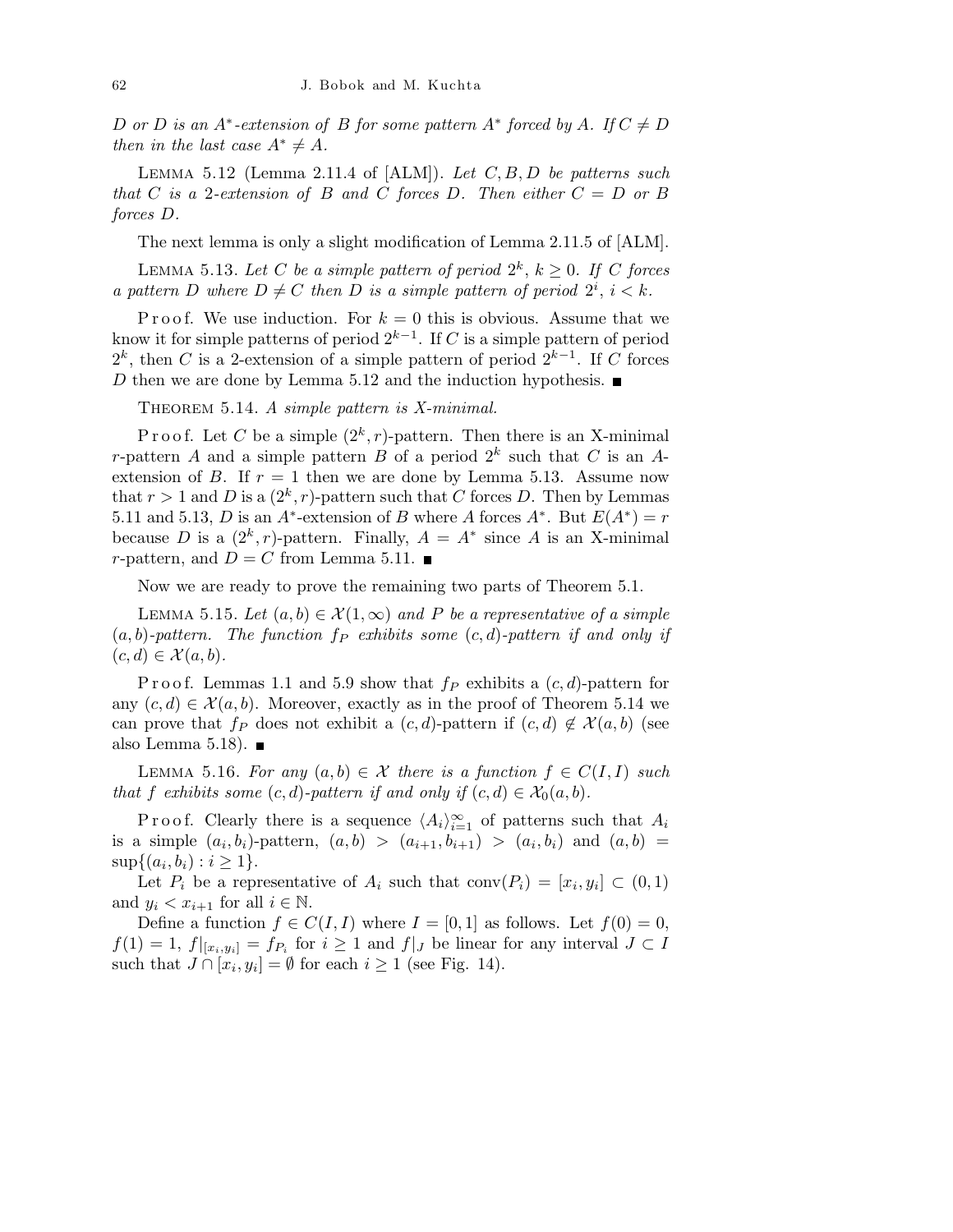

Fig. 14. The graph of a function  $f$ . Inside the filled squares are the functions  $f_{P_i}$ .

It is easy to see that outside the intervals  $[x_i, y_i]$  the function f has only fixed points. Hence if f has a  $(c, d)$ -cycle P then there is  $i \geq 1$  such that  $P \subset [x_i, y_i]$ . So  $f_{P_i}$  exhibits  $[P]$  and from Lemma 5.15 we have  $(c, d) \in$  $\mathcal{X}(a_i, b_i) \subset \mathcal{X}_0(a, b)$ . Moreover, for any  $(c, d) \in \mathcal{X}_0(a, b)$  there is an  $i \geq 1$  such that  $(a,b) > (a_i, b_i) \ge (c,d)$ . By Lemma 5.15,  $f_{P_i}$  exhibits a  $(c,d)$ -pattern and therefore so does  $f$ .

Finally, it suffices to realize

CLAIM 5.17. If  $(a, b) \in \mathcal{X} \setminus \mathcal{X}(1, \infty)$  then  $\mathcal{X}(a, b) = \mathcal{X}_0(a, b)$ .

Now let us study X-minimal  $(a, b)$ -patterns more closely. The first natural question is to characterize all X-minimal  $(a, b)$ -patterns. Unfortunately, it is not true, as one might expect, that the only X-minimal patterns are the simple ones (this idea seems to be natural for someone who knows the characterization of "primary" patterns—see [ALM]) (see Fig. 15).

We can still get some more information about X-minimal  $(a, b)$ -patterns. A first question is: what types of patterns does an X-minimal  $(a, b)$ -pattern force? Can an X-minimal  $(a, b)$ -pattern which is not simple force a  $(c, d)$ pattern for  $(c,d) \notin \mathcal{X}(a,b)$ ?

LEMMA 5.18. An X-minimal  $(a, b)$ -pattern forces a  $(c, d)$ -pattern if and only if  $(c,d) \in \mathcal{X}(a,b)$ .

P roof. The "if" part follows from Lemma 5.9. Assume that an Xminimal  $(a, b)$ -pattern A forces a  $(c, d)$ -pattern for some  $(c, d) > (a, b)$ . Clearly A has only a finite set of types (fewer than  $per(A)$ ) and  $\mathcal{X}(c,d)$  $\mathcal{X}(a,b)$  has infinitely many elements. Using this fact, Lemma 5.9 and the fact that the forcing relation is transitive we see that A forces an  $(e, f)$ pattern B such that  $(e, f) > (a, b)$  and  $A \neq B$ . Lemma 5.9 shows that B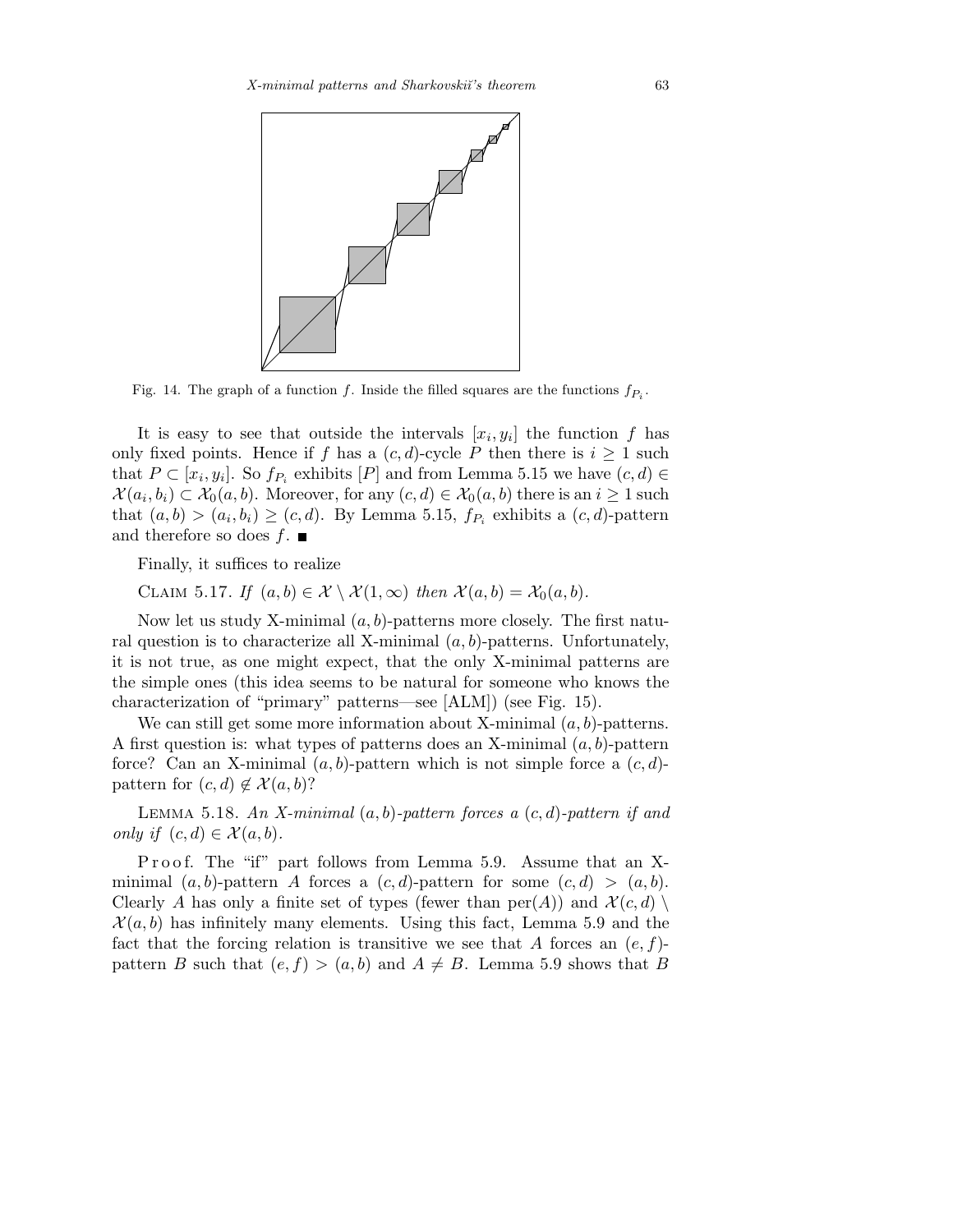A cycle *P*



The function  $f_P$  and an important part of the function  $f_P^2$  (dotted)



Fig. 15. An example of an X-minimal  $(2, \frac{3}{1})$ -pattern which is not simple

forces an  $(a, b)$ -pattern C. So A forces C and because the forcing relation is antisymmetric we have  $A \neq C$ —a contradiction.

LEMMA 5.19. An X-minimal  $(2^k, r)$ -pattern has a block structure over a simple  $(2^k, 1)$ -pattern.

P r o o f. It suffices to realize that if a  $(2^k, r)$ -pattern does not have a block structure over a simple  $(2^k, 1)$ -pattern then either it has a type  $(2^n, s)$  for  $n < k$  and  $s > 1$  or there is a  $(2<sup>k</sup>, q)$ -determining sequence that is not splitting (note that  $q$  does not have to be equal to  $r$ ). Because we have an X-minimal  $(2<sup>k</sup>, r)$ -pattern, Lemma 5.18 shows that the first case is not possible. In the second case, by Lemma 5.6, our pattern forces an  $(a, b)$ -pattern for some  $(a,b) > (2<sup>k</sup>,r)$ —again a contradiction with Lemma 5.18.

LEMMA 5.20. An X-minimal  $(2^k, \frac{m}{n})$  $\frac{m}{n}$ )-pattern  $(m,n\,\,\,coprime)$  has period  $2^k(m+n)$  if  $m>n$  and period  $2^k$  if  $m=n$ .

P r o o f. This follows immediately from Lemma 5.10.  $\blacksquare$ 

So we immediately have the following simple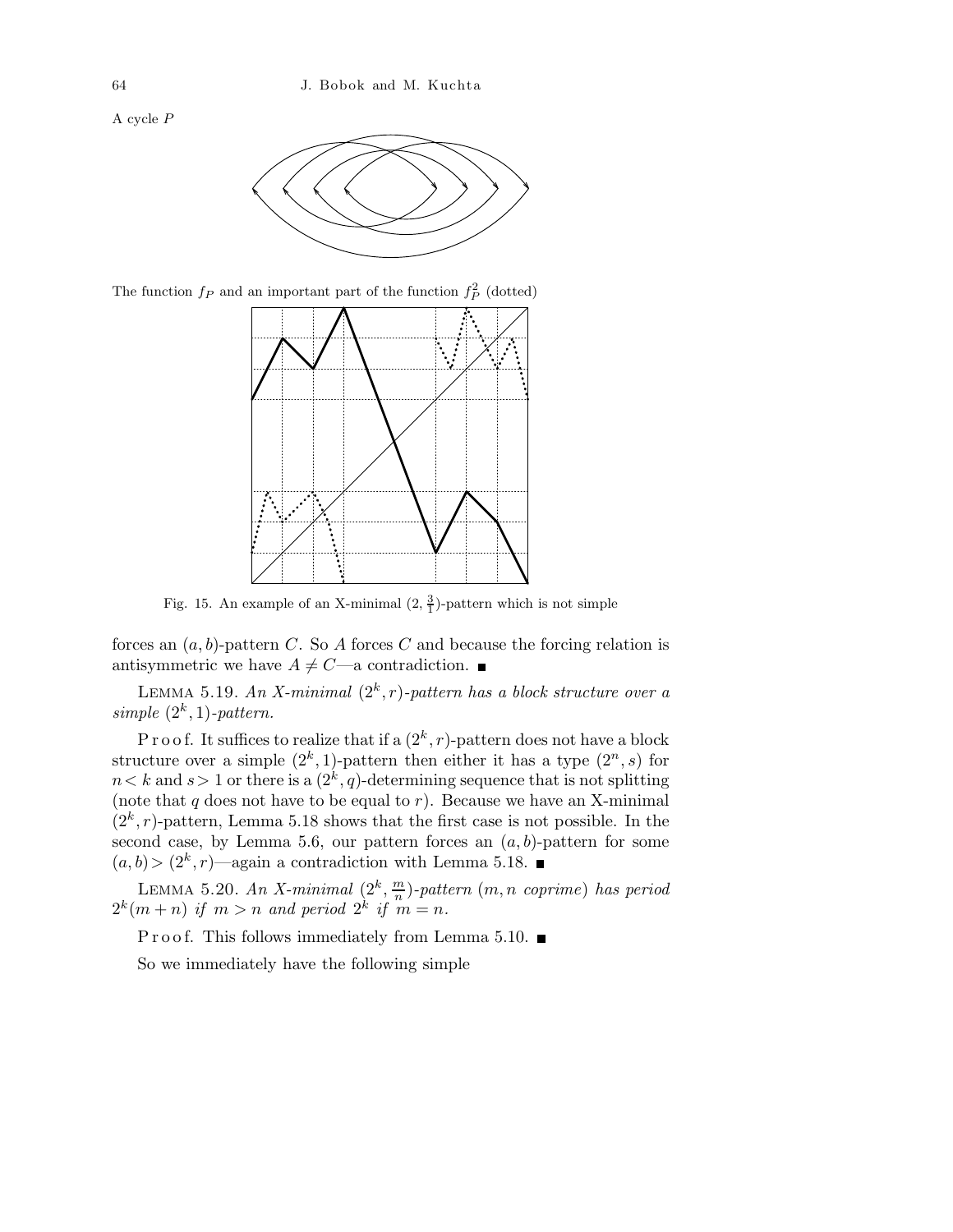COROLLARY 5.21. An X-minimal  $(2^k, 1)$ -pattern is a simple  $(2^k, 1)$ pattern.

P r o o f. This is straightforward from Lemmas 5.19 and 5.20.  $\blacksquare$ 

Now let A be an X-minimal  $(2^k, r)$ -pattern and  $(P, \varphi)$  be a representative of A. By Lemma 5.19, P consists of  $2^k$  blocks  $P_i$ . Lemmas 2.1, 5.4 and 5.18 show that  $(P_i, \varphi^{2^k})$  is a unicycle and  $E(P_i) \leq r$ . Clearly, the pattern  $[P_i]$ need not force a pattern with eccentricity greater than r. So if  $E(P_i) = r$ then  $[P_i]$  is an X-minimal r-pattern (see Lemma 3.5).

Now assume that A is an X-minimal  $(2^k, \frac{n+1}{n})$  $\frac{+1}{n}$ )-pattern. Lemma 5.20 shows that the cycle  $(P_i, \varphi^{2^k})$  has period  $2n + 1$ . But the minimal possible eccentricity of a pattern with this period is  $\frac{n+1}{n}$ . Hence in this case for every *i* the pattern  $[(P_i, \varphi^{2^k})]$  must be an X-minimal  $\frac{n+1}{n}$ -pattern. But there is only one X-minimal  $\frac{n+1}{n}$ -pattern and that is exactly the pattern of the Stefan cycle of period  $2n + 1$ .

In this special case we can prove even more. We need the following

LEMMA 5.22 ( $[B]$ , Theorem 2.11.1 of  $[ALM]$ ). Let A be a pattern with  $per(A) = 2^{k}(2n + 1)$  and B be the pattern of the Stefan cycle of period  $2n+1$ . If A is not a B-extension of a simple  $(2^k,1)$ -pattern then A forces another pattern with period  $2^k(2n+1)$ .

Now we can prove

LEMMA 5.23. An X-minimal  $(2^k, \frac{n+1}{n})$  $\frac{+1}{n}$ )-pattern is simple.

P r o o f. By Lemma 5.20, an X-minimal  $(2^k, \frac{n+1}{n})$  $\frac{+1}{n}$ )-pattern A has period  $2^{k}(2n+1)$ . If it is not simple then by Lemma 5.22 it forces another pattern B with the same period. It is easy to see that if  $(a, b)$  is a maximal (in the sense of ordering on X) type of the pattern B then  $(a, b) \geq (2^k, \frac{n+1}{n})$  $\frac{+1}{n}$ ). Hence by Lemma 5.9, B forces a  $(2^k, \frac{n+1}{n})$  $\frac{+1}{n}$ )-pattern. So A is not an X-minimal  $\left(2^k, \frac{n+1}{n}\right)$  $\frac{+1}{n}$ )-pattern—a contradiction.

We end this section and the whole paper by a conjecture.

CONJECTURE. If A is an X-minimal  $(2^k, r)$ -pattern and  $(P, \varphi)$  is a representative of A such that  $(P_i, \varphi^{2^k})$  is an r-cycle for every block  $P_i$  then A is simple.

#### **References**

[ALM] L. Alsedà, J. Llibre and M. Misiurewicz, *Combinatorial Dynamics and Entropy in Dimension One*, Adv. Ser. Nonlinear Dynam. 5, World Sci., Singapore, 1993.